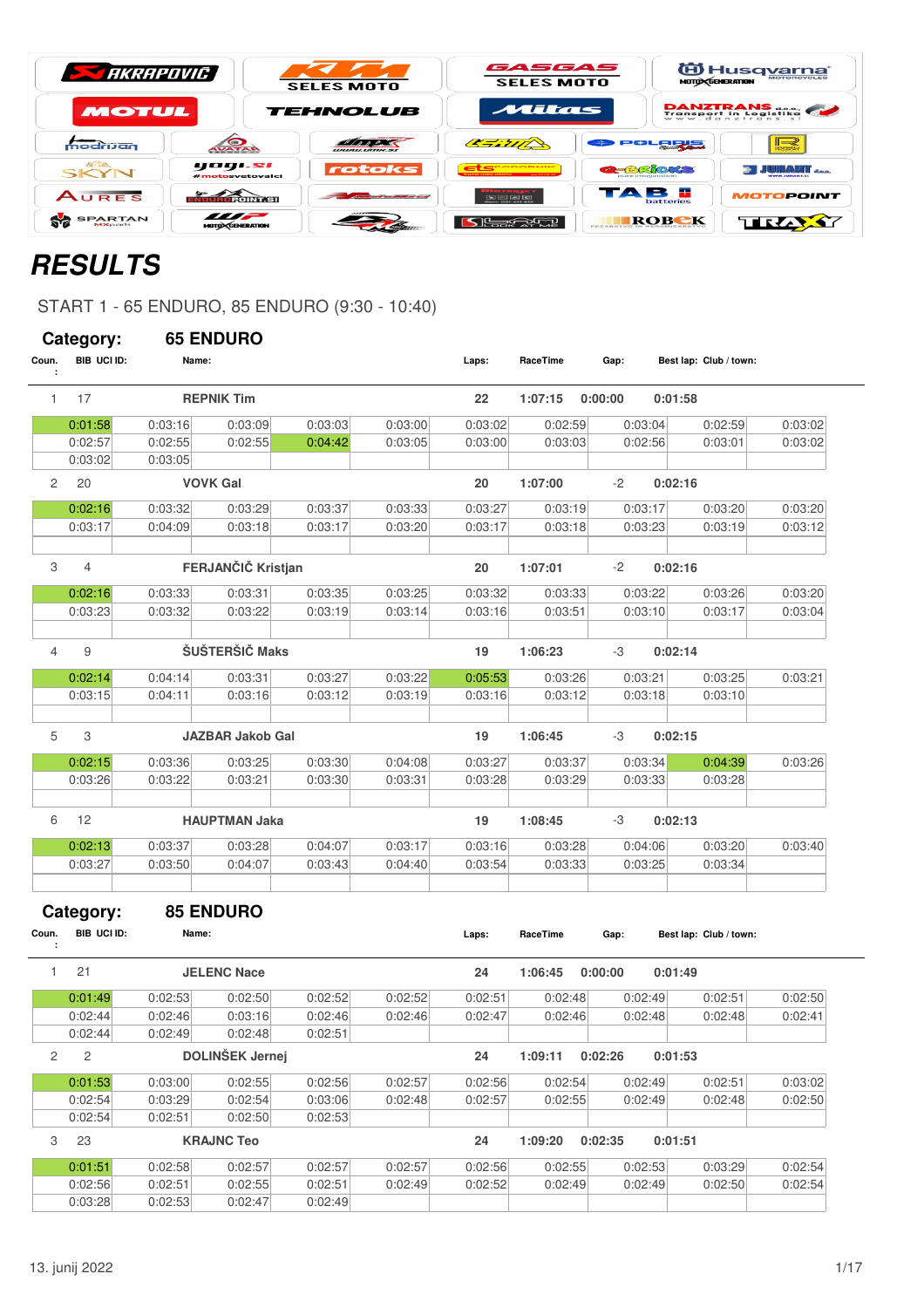| 4              | 7            |         | <b>LEITGEB Paul</b>        |         |         | 23      | 1:07:20 | $-1$ | 0:01:54 |         |         |
|----------------|--------------|---------|----------------------------|---------|---------|---------|---------|------|---------|---------|---------|
|                | 0:01:54      | 0:03:01 | 0:03:00                    | 0:03:00 | 0:03:00 | 0:03:04 | 0:02:57 |      | 0:03:00 | 0:02:56 | 0:02:56 |
|                | 0:03:33      | 0:02:55 | 0:02:53                    | 0:02:58 | 0:02:54 | 0:02:55 | 0:02:59 |      | 0:02:56 | 0:02:51 | 0:02:54 |
|                | 0:02:52      | 0:02:57 | 0:02:55                    |         |         |         |         |      |         |         |         |
| 5              | 24           |         | <b>REPANŠEK Vid Vito</b>   |         |         | 22      | 1:06:59 | $-2$ | 0:02:02 |         |         |
|                | 0:02:02      | 0:03:13 | 0:03:08                    | 0:03:08 | 0:03:05 | 0:03:03 | 0:03:10 |      | 0:03:07 | 0:03:03 | 0:03:01 |
|                | 0:03:02      | 0:03:05 | 0:03:09                    | 0:03:41 | 0:03:12 | 0:03:02 | 0:02:56 |      | 0:02:52 | 0:02:51 | 0:02:53 |
|                | 0:03:15      | 0:03:01 |                            |         |         |         |         |      |         |         |         |
| 6              | 5            |         | <b>TRUSCHNIG Justin</b>    |         |         | 19      | 1:06:58 | $-5$ | 0:02:23 |         |         |
|                | 0:02:23      | 0:03:50 | 0:03:43                    | 0:03:46 | 0:03:42 | 0:03:36 | 0:03:34 |      | 0:03:37 | 0:03:34 | 0:04:04 |
|                | 0:03:26      | 0:03:28 | 0:03:25                    | 0:03:32 | 0:03:32 | 0:03:29 | 0:03:26 |      | 0:03:27 | 0:03:24 |         |
|                |              |         |                            |         |         |         |         |      |         |         |         |
| $\overline{7}$ | 6            |         | <b>HECKENBICHLER Lukas</b> |         |         | 19      | 1:07:35 | $-5$ | 0:02:27 |         |         |
|                | 0:02:27      | 0:03:48 | 0:03:45                    | 0:03:44 | 0:03:41 | 0:03:37 | 0:03:36 |      | 0:03:36 | 0:03:35 | 0:03:30 |
|                | 0:03:36      | 0:04:04 | 0:03:28                    | 0:03:31 | 0:03:30 | 0:03:28 | 0:03:29 |      | 0:03:32 | 0:03:38 |         |
|                |              |         |                            |         |         |         |         |      |         |         |         |
| 8              | 13           |         | <b>MUHIČ Marcel</b>        |         |         | 19      | 1:07:36 | $-5$ | 0:02:18 |         |         |
|                | 0:02:18      | 0:03:39 | 0:03:30                    | 0:03:33 | 0:03:31 | 0:03:35 | 0:03:31 |      | 0:03:24 | 0:03:33 | 0:03:31 |
|                | 0:03:47      | 0:04:41 | 0:03:29                    | 0:03:27 | 0:04:11 | 0:03:27 | 0:03:30 |      | 0:03:30 | 0:03:29 |         |
|                |              |         |                            |         |         |         |         |      |         |         |         |
| 9              | 22           |         | <b>KORBAR Anej</b>         |         |         | 19      | 1:11:02 | $-5$ | 0:02:27 |         |         |
|                | 0:02:27      | 0:03:46 | 0:03:36                    | 0:03:37 | 0:03:35 | 0:04:26 | 0:03:35 |      | 0:03:31 | 0:03:31 | 0:03:32 |
|                | 0:04:31      | 0:03:32 | 0:03:27                    | 0:03:33 | 0:03:31 | 0:04:03 | 0:04:16 |      | 0:03:43 | 0:04:50 |         |
|                |              |         |                            |         |         |         |         |      |         |         |         |
| 10             | $\mathbf{1}$ |         | <b>KREMŽAR Kris</b>        |         |         | 18      | 1:07:20 | $-6$ | 0:02:39 |         |         |
|                | 0:02:39      | 0:03:36 | 0:03:35                    | 0:03:22 | 0:05:27 | 0:03:36 | 0:03:36 |      | 0:03:39 | 0:03:32 | 0:03:44 |
|                | 0:05:54      | 0:03:25 | 0:03:25                    | 0:03:36 | 0:03:31 | 0:03:31 | 0:03:33 |      | 0:03:39 |         |         |
|                |              |         |                            |         |         |         |         |      |         |         |         |

## START 2 - BRONZE 2T, 4T, LADIES, ENDURO (11:30 - 12:30)

|                | Category:   | <b>LADIES</b> |                         |         |         |                |          |         |         |                        |
|----------------|-------------|---------------|-------------------------|---------|---------|----------------|----------|---------|---------|------------------------|
| Coun.<br>÷     | BIB UCI ID: | Name:         |                         |         |         | Laps:          | RaceTime | Gap:    |         | Best lap: Club / town: |
| $\mathbf{1}$   | 130         |               | <b>SRŠEN Klara</b>      |         |         | 8              | 0:56:31  | 0:00:00 | 0:05:48 |                        |
|                | 0:05:48     | 0:07:12       | 0:07:16                 | 0:07:09 | 0:07:09 | 0:07:28        | 0:07:16  |         | 0:07:13 |                        |
| $\overline{2}$ | 128         |               | <b>BRIC Sara</b>        |         |         | 8              | 1:00:43  | 0:04:12 | 0:06:29 |                        |
|                | 0:06:29     | 0:07:48       | 0:07:46                 | 0:07:45 | 0:07:38 | 0:07:39        | 0:07:47  |         | 0:07:51 |                        |
| 3              | 116         |               | SULIČ Monika            |         |         | 8              | 1:01:20  | 0:04:49 | 0:06:29 |                        |
|                | 0:06:29     | 0:07:47       | 0:07:41                 | 0:07:43 | 0:07:42 | 0:08:08        | 0:07:46  |         | 0:08:04 |                        |
| $\overline{4}$ | 54          |               | <b>WALDHAUSER Naomi</b> |         |         | $\overline{7}$ | 0:56:59  | $-1$    | 0:06:32 |                        |
|                | 0:06:32     | 0:07:54       | 0:09:47                 | 0:08:40 | 0:07:37 | 0:07:48        | 0:08:41  |         |         |                        |
| 5              | 73          |               | <b>AJDAROVIČ Pia</b>    |         |         | $\overline{7}$ | 1:00:46  | $-1$    | 0:06:29 |                        |
|                | 0:06:29     | 0:11:18       | 0:08:14                 | 0:08:36 | 0:09:08 | 0:09:35        | 0:07:26  |         |         |                        |
|                |             |               |                         |         |         |                |          |         |         |                        |

 $\sim$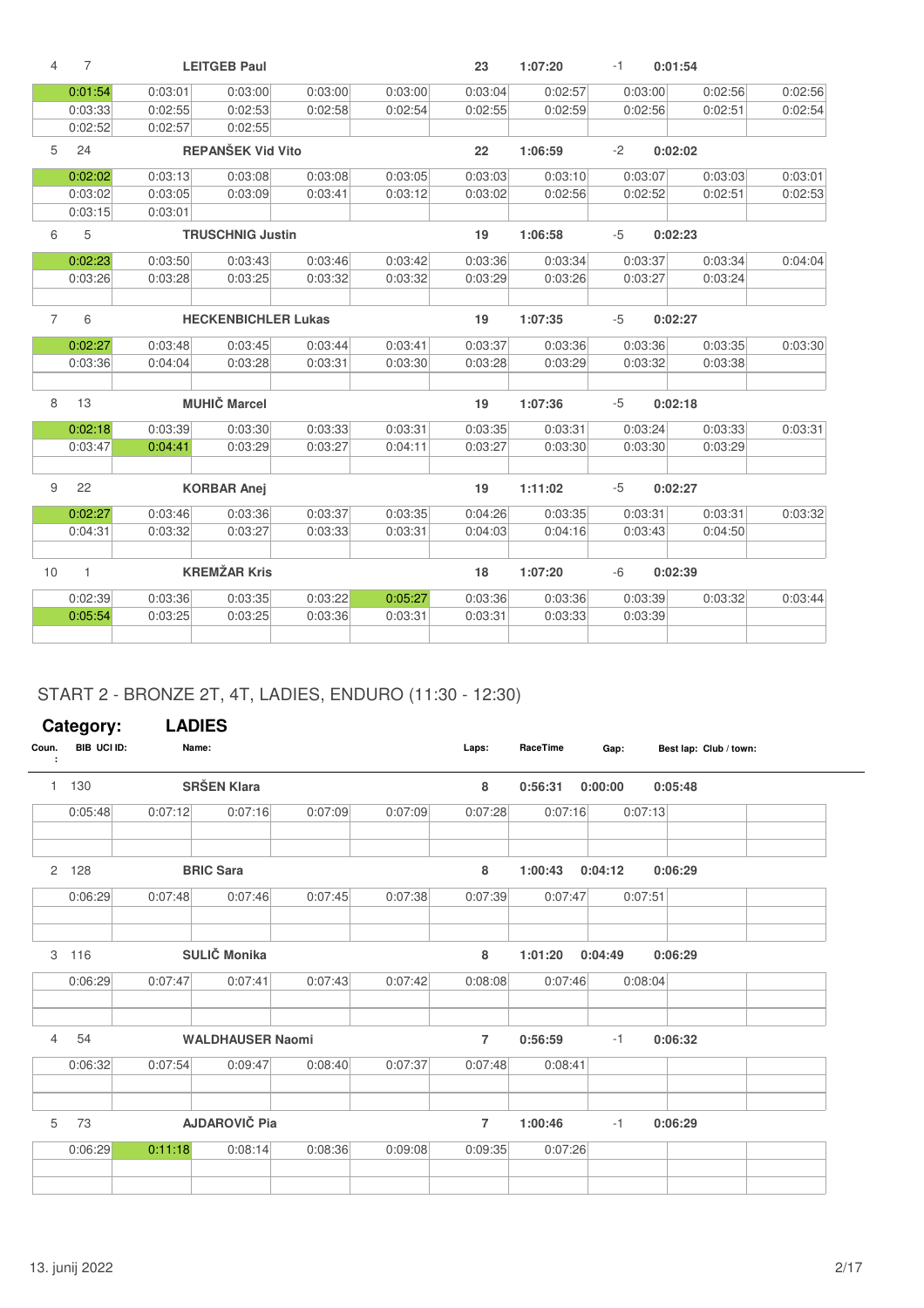| 6               | 76                       |         | <b>ZEDERBAUER Sybille</b> |         |         | 6       | 1:01:25  | $-2$    | 0:09:23                |  |
|-----------------|--------------------------|---------|---------------------------|---------|---------|---------|----------|---------|------------------------|--|
|                 | 0:11:33                  | 0:10:19 | 0:10:32                   | 0:09:43 | 0:09:23 | 0:09:55 |          |         |                        |  |
|                 |                          |         |                           |         |         |         |          |         |                        |  |
|                 |                          |         | <b>BRONZE 4T</b>          |         |         |         |          |         |                        |  |
| Coun.<br>÷      | Category:<br>BIB UCI ID: | Name:   |                           |         |         | Laps:   | RaceTime | Gap:    | Best lap: Club / town: |  |
| $\mathbf{1}$    | 86                       |         | <b>TEMNIKAR Marcel</b>    |         |         | 9       | 0:57:39  | 0:00:00 | 0:05:18                |  |
|                 | 0:05:18                  | 0:06:31 | 0:06:24                   | 0:06:29 | 0:06:31 | 0:06:39 | 0:06:34  | 0:06:39 | 0:06:34                |  |
| $\overline{2}$  | 57                       |         | <b>JEREB Klemen</b>       |         |         | 9       | 0:59:28  | 0:01:49 | 0:05:28                |  |
|                 | 0:06:24                  | 0:07:08 | 0:06:53                   | 0:06:46 | 0:06:47 | 0:06:44 | 0:06:39  | 0:06:39 | 0:05:28                |  |
|                 |                          |         |                           |         |         |         |          |         |                        |  |
| 3               | 70                       |         | <b>CARLI</b> Žan          |         |         | 8       | 0:53:58  | $-1$    | 0:05:41                |  |
|                 | 0:05:41                  | 0:07:09 | 0:06:48                   | 0:06:56 | 0:06:45 | 0:06:50 | 0:06:59  | 0:06:50 |                        |  |
|                 |                          |         |                           |         |         |         |          |         |                        |  |
| 4               | 41                       |         | <b>SLAMANIG Oliver</b>    |         |         | 8       | 0:54:29  | $-1$    | 0:05:34                |  |
|                 | 0:05:34                  | 0:07:02 | 0:06:59                   | 0:06:59 | 0:07:09 | 0:06:56 | 0:06:57  | 0:06:53 |                        |  |
|                 |                          |         |                           |         |         |         |          |         |                        |  |
| 5               | 32                       |         | <b>BUCHER Florian</b>     |         |         | 8       | 0:55:01  | $-1$    | 0:06:03                |  |
|                 | 0:06:03                  | 0:07:05 | 0:07:07                   | 0:06:55 | 0:07:03 | 0:07:07 | 0:06:47  | 0:06:54 |                        |  |
| 6               | 77                       |         | <b>BREZOVNIK Rok</b>      |         |         | 8       | 0:56:46  | $-1$    | 0:05:52                |  |
|                 | 0:05:52                  | 0:07:14 | 0:07:17                   | 0:07:11 | 0:07:16 | 0:07:19 | 0:07:14  | 0:07:23 |                        |  |
|                 |                          |         |                           |         |         |         |          |         |                        |  |
| $7^{\circ}$     | 27                       |         | <b>NAGODE Žan</b>         |         |         | 8       | 0:56:50  | $-1$    | 0:06:41                |  |
|                 | 0:06:41                  | 0:07:15 | 0:07:11                   | 0:07:04 | 0:07:05 | 0:07:10 | 0:07:14  | 0:07:10 |                        |  |
| 8               | 95                       |         | ŽVIKART Klemen            |         |         | 8       | 0:57:00  | $-1$    | 0:06:00                |  |
|                 | 0:06:00                  | 0:07:21 | 0:07:04                   | 0:07:11 | 0:07:15 | 0:07:20 | 0:07:30  | 0:07:19 |                        |  |
| 9               | 29                       |         | REPANŠEK Andrej           |         |         | 8       | 0:57:27  | $-1$    | 0:06:13                |  |
|                 | 0:06:13                  | 0:07:22 | 0:07:21                   | 0:07:19 | 0:07:18 | 0:07:22 | 0:07:14  | 0:07:18 |                        |  |
|                 |                          |         |                           |         |         |         |          |         |                        |  |
| 10              | 34                       |         | <b>JERELE Mark</b>        |         |         | 8       | 0:57:58  | $-1$    | 0:06:16                |  |
|                 | 0:06:16                  | 0:07:22 | 0:07:35                   | 0:07:16 | 0:07:12 | 0:07:27 | 0:07:29  | 0:07:21 |                        |  |
|                 |                          |         |                           |         |         |         |          |         |                        |  |
| 11              | 31                       |         | <b>TURŠIČ Rok</b>         |         |         | 8       | 0:58:05  | $-1$    | 0:06:03                |  |
|                 | 0:06:03                  | 0:07:28 | 0:07:22                   | 0:07:26 | 0:07:37 | 0:07:25 | 0:07:23  | 0:07:21 |                        |  |
|                 | 78                       |         |                           |         |         |         |          |         |                        |  |
| 12 <sup>2</sup> |                          | 0:07:36 | <b>NABERNIK Aleš</b>      |         |         | 8       | 0:58:06  | $-1$    | 0:06:51                |  |
|                 | 0:06:51                  |         | 0:07:04                   | 0:07:25 | 0:07:17 | 0:07:17 | 0:07:16  | 0:07:20 |                        |  |
|                 |                          |         |                           |         |         |         |          |         |                        |  |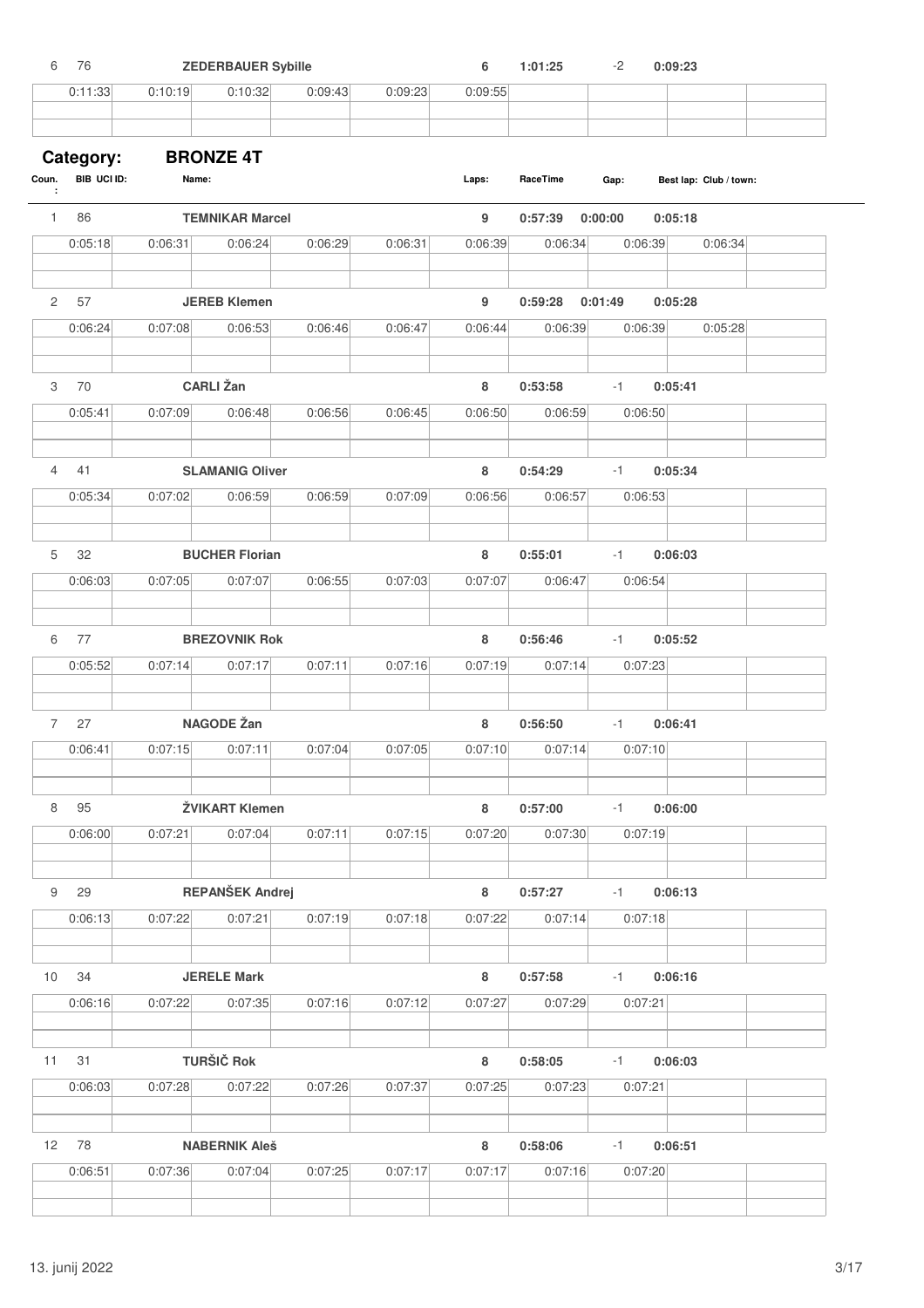|    | 13 105  |         | <b>BUH Matej</b>       |         |         | 8              | 0:58:59            | $-1$ | 0:06:28 |  |
|----|---------|---------|------------------------|---------|---------|----------------|--------------------|------|---------|--|
|    | 0:06:28 | 0:07:16 | 0:07:21                | 0:07:21 | 0:07:36 | 0:07:37        | 0:07:24            |      | 0:07:56 |  |
| 14 | 36      |         | <b>GROM Jure</b>       |         |         | 8              | 0:59:19            | $-1$ | 0:06:01 |  |
|    | 0:06:01 | 0:07:35 | 0:07:47                | 0:07:44 | 0:07:48 | 0:07:26        | 0:07:33            |      | 0:07:25 |  |
| 15 | 10      |         | <b>LIEGL Matthias</b>  |         |         | 8              | 0:59:35            | $-1$ | 0:06:01 |  |
|    | 0:06:01 | 0:07:36 | 0:07:33                | 0:07:35 | 0:07:37 | 0:07:47        | 0:07:43            |      | 0:07:43 |  |
| 16 | 8       |         | <b>BURJA Miha</b>      |         |         | 8              | 0:59:53            | $-1$ | 0:06:27 |  |
|    | 0:06:27 | 0:07:44 | 0:07:36                | 0:07:39 | 0:07:33 | 0:07:34        | 0:07:43            |      | 0:07:37 |  |
| 17 | 50      |         | <b>FAITINI Edoardo</b> |         |         | 8              | 0:59:57            | $-1$ | 0:05:59 |  |
|    | 0:05:59 | 0:07:13 | 0:07:11                | 0:07:06 | 0:08:08 | 0:10:45        | 0:06:43            |      | 0:06:52 |  |
| 18 | 35      |         | PETROVČIČ Aljaž        |         |         | 8              | 1:00:42            | $-1$ | 0:06:46 |  |
|    | 0:06:46 | 0:07:45 | 0:07:32                | 0:07:37 | 0:07:42 | 0:07:48        | 0:07:46            |      | 0:07:46 |  |
|    | 19 107  |         | <b>BONČINA Gregor</b>  |         |         | 8              | 1:00:52            | $-1$ | 0:06:49 |  |
|    | 0:06:49 | 0:07:44 | 0:07:43                | 0:07:45 | 0:07:37 | 0:07:41        | 0:07:41            |      | 0:07:52 |  |
| 20 | 97      |         | <b>IGLIČ</b> Jaka      |         |         | 8              | 1:01:15            | $-1$ | 0:06:30 |  |
|    | 0:06:30 | 0:07:41 | 0:07:26                | 0:07:38 | 0:08:48 | 0:07:38        | 0:07:51            |      | 0:07:43 |  |
|    | 21 106  |         | <b>VRHOVEC Jure</b>    |         |         | 8              | 1:01:37            | $-1$ | 0:05:57 |  |
|    | 0:05:57 | 0:07:26 | 0:07:54                | 0:07:47 | 0:07:36 | 0:07:37        | 0:07:57            |      | 0:09:23 |  |
| 22 | 67      |         | <b>POLAK Nejc</b>      |         |         | $\overline{7}$ | 0:52:11            | $-2$ | 0:06:18 |  |
|    | 0:06:18 | 0:08:38 | 0:07:41                | 0:07:30 | 0:07:13 | 0:07:17        | 0:07:34            |      |         |  |
| 23 | 75      |         | <b>VODIŠEK David</b>   |         |         | $\overline{7}$ | 0:53:35            | $-2$ | 0:06:43 |  |
|    | 0:06:43 | 0:07:51 | 0:07:50                | 0:07:44 | 0:07:55 | 0:07:43        | 0:07:49            |      |         |  |
| 24 | 85      |         | <b>HRŽENJAK Jure</b>   |         |         | $\overline{7}$ | 0:53:40            | $-2$ | 0:06:39 |  |
|    | 0:06:39 | 0:07:56 | 0:08:09                | 0:07:38 | 0:07:51 | 0:07:46        | 0:07:41            |      |         |  |
| 25 | 71      |         | <b>RUPNIK Andraž</b>   |         |         | $\overline{7}$ | 0:53:43            | $-2$ | 0:06:35 |  |
|    | 0:06:35 | 0:08:09 | 0:08:02                | 0:07:39 | 0:07:58 | 0:07:37        | 0:07:43            |      |         |  |
| 26 | 90      |         | <b>BLAŽEK Gašper</b>   |         |         | $\overline{7}$ |                    | $-2$ |         |  |
|    | 0:06:43 | 0:07:43 | 0:07:40                | 0:08:12 | 0:07:52 | 0:07:39        | 0:53:46<br>0:07:57 |      | 0:06:43 |  |
|    |         |         |                        |         |         |                |                    |      |         |  |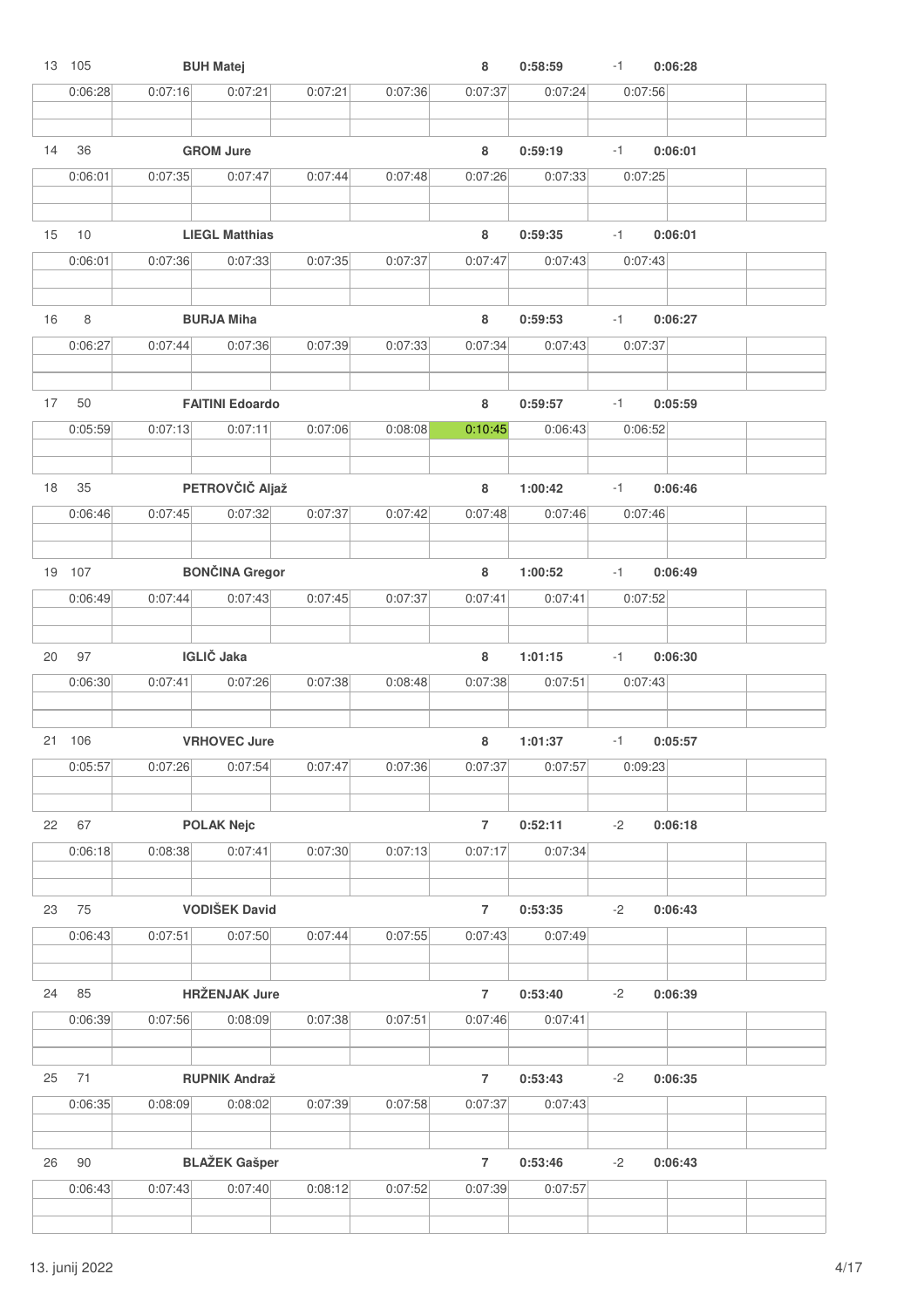|              | 27 142      |         | <b>MAROŠEK Mišel</b>  |         |         | $\overline{7}$ | 0:54:05  | $-2$    | 0:06:43                |
|--------------|-------------|---------|-----------------------|---------|---------|----------------|----------|---------|------------------------|
|              | 0:06:43     | 0:07:43 | 0:07:52               | 0:08:01 | 0:07:50 | 0:08:24        | 0:07:32  |         |                        |
|              |             |         |                       |         |         |                |          |         |                        |
| 28           | 99          |         | <b>MUHIČ Matej</b>    |         |         | $\overline{7}$ | 0:54:23  | -2      | 0:06:29                |
|              | 0:06:29     | 0:08:00 | 0:08:18               | 0:07:58 | 0:07:55 | 0:07:49        | 0:07:54  |         |                        |
|              |             |         |                       |         |         |                |          |         |                        |
| 29           | 68          |         | <b>JAN Marko</b>      |         |         | $\overline{7}$ | 0:54:26  | $-2$    | 0:05:56                |
|              | 0:05:56     | 0:07:31 | 0:07:32               | 0:11:11 | 0:07:20 | 0:07:34        | 0:07:22  |         |                        |
|              |             |         |                       |         |         |                |          |         |                        |
|              |             |         |                       |         |         |                |          |         |                        |
| 30           | 96          |         | <b>MOHORIČ Janez</b>  |         |         | $\overline{7}$ | 0:54:54  | $-2$    | 0:07:37                |
|              | 0:07:59     | 0:07:37 | 0:08:03               | 0:07:47 | 0:07:49 | 0:07:57        | 0:07:42  |         |                        |
|              |             |         |                       |         |         |                |          |         |                        |
| 31           | 63          |         | <b>KRAMAR Peter</b>   |         |         | $\overline{7}$ | 0:55:13  | $-2$    | 0:06:38                |
|              | 0:06:38     | 0:07:51 | 0:08:38               | 0:08:00 | 0:08:15 | 0:08:03        | 0:07:48  |         |                        |
|              |             |         |                       |         |         |                |          |         |                        |
| 32           | 74          |         | <b>MUSTAFIČ Niaz</b>  |         |         | $\overline{7}$ | 0:55:33  | $-2$    | 0:06:12                |
|              | 0:06:12     | 0:07:56 | 0:08:11               | 0:08:32 | 0:08:37 | 0:08:09        | 0:07:56  |         |                        |
|              |             |         |                       |         |         |                |          |         |                        |
|              | 33 138      |         | <b>PLANINŠEK Aleš</b> |         |         | $\overline{7}$ | 0:59:17  | $-2$    | 0:06:51                |
|              | 0:06:51     | 0:08:11 | 0:08:41               | 0:09:25 | 0:08:58 | 0:08:44        | 0:08:27  |         |                        |
|              |             |         |                       |         |         |                |          |         |                        |
|              | 34 143      |         | SVEČEK Aljaž          |         |         | 6              | 0:54:41  | -3      | 0:08:07                |
|              | 0:08:07     | 0:09:04 | 0:09:05               | 0:08:59 | 0:09:08 | 0:10:18        |          |         |                        |
|              |             |         |                       |         |         |                |          |         |                        |
|              |             |         |                       |         |         |                |          |         |                        |
| 35           | 91          |         | <b>STANONIK Nejc</b>  |         |         | 6              | 0:59:39  | -3      | 0:08:19                |
|              | 0:08:19     | 0:08:31 | 0:08:36               | 0:08:56 | 0:09:37 | 0:15:40        |          |         |                        |
|              |             |         |                       |         |         |                |          |         |                        |
|              | 36 132      |         | ČERNAK Nejc           |         |         | 6              | 1:00:30  | $-3$    | 0:08:20                |
|              | 0:08:20     | 0:08:54 | 0:10:49               | 0:10:51 | 0:10:21 | 0:11:15        |          |         |                        |
|              |             |         |                       |         |         |                |          |         |                        |
|              | Category:   |         | <b>BRONZE 2T</b>      |         |         |                |          |         |                        |
| Coun.        | BIB UCI ID: | Name:   |                       |         |         | Laps:          | RaceTime | Gap:    | Best lap: Club / town: |
| $\mathbf{1}$ | 66          |         | PERČIČ Davor          |         |         | 9              | 0:57:37  | 0:00:00 | 0:05:20                |
|              | 0:05:20     | 0:06:33 | 0:06:35               | 0:06:33 | 0:06:31 | 0:06:34        | 0:06:33  | 0:06:31 | 0:06:27                |
|              |             |         |                       |         |         |                |          |         |                        |
| $\mathbf{2}$ | 48          |         | <b>VITEŽNIK Dejan</b> |         |         | 9              | 1:00:59  | 0:03:22 | 0:05:43                |
|              | 0:05:43     | 0:07:02 | 0:07:02               | 0:06:46 | 0:06:54 | 0:06:58        | 0:06:55  | 0:07:00 | 0:06:39                |
|              |             |         |                       |         |         |                |          |         |                        |
|              |             |         |                       |         |         |                |          |         |                        |
| 3            | 46          |         | <b>BAJC Izak</b>      |         |         | 9              | 1:00:59  | 0:03:22 | 0:05:29                |
|              | 0:05:29     | 0:06:52 | 0:06:43               | 0:06:40 | 0:06:59 | 0:07:03        | 0:07:10  | 0:06:59 | 0:07:04                |
|              |             |         |                       |         |         |                |          |         |                        |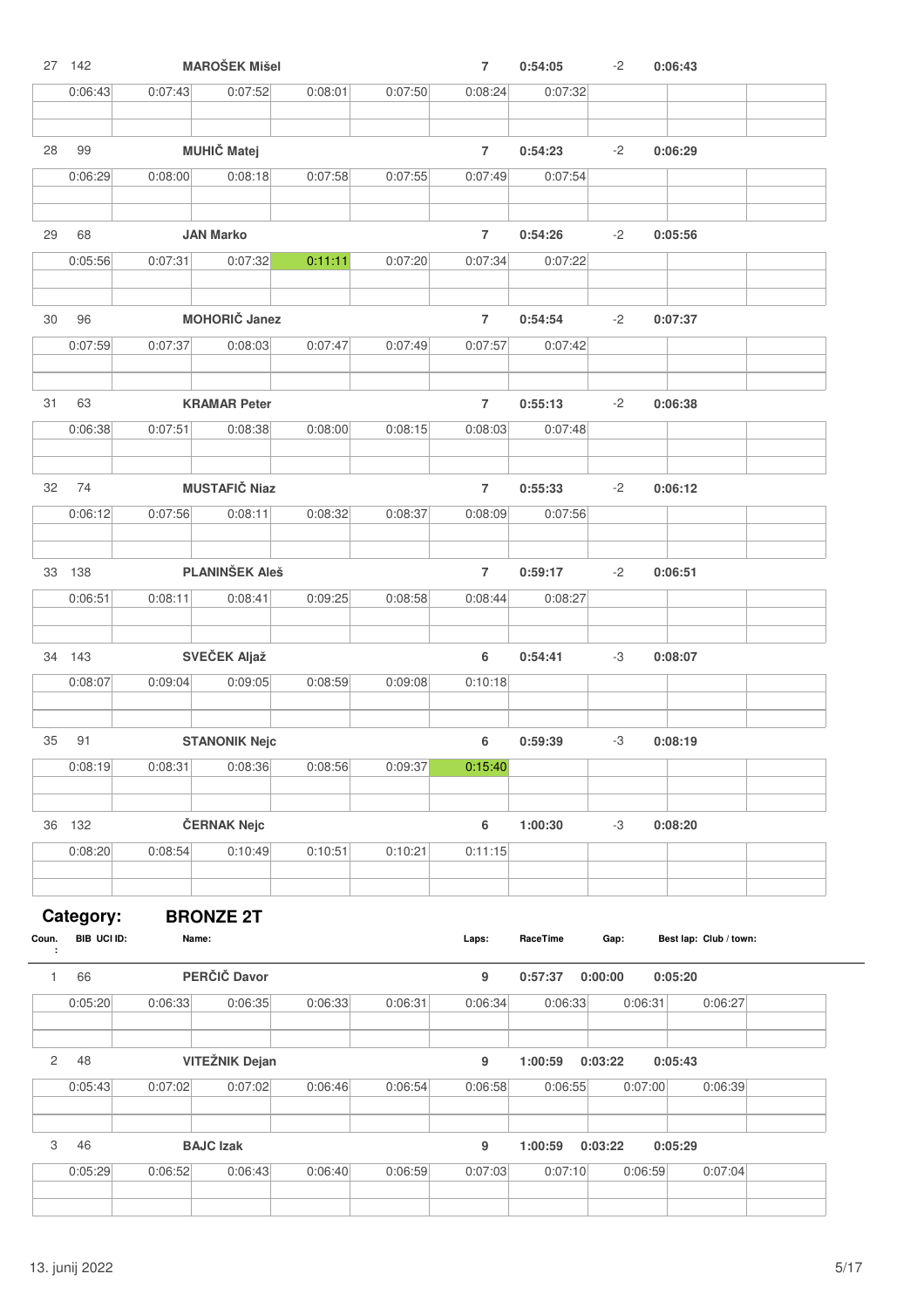| $\overline{4}$  | 16            |         | <b>MOLINARO Alessandro</b>     |         |         | 9            | 1:01:20            | 0:03:43         | 0:05:40 |
|-----------------|---------------|---------|--------------------------------|---------|---------|--------------|--------------------|-----------------|---------|
|                 | 0:05:40       | 0:07:07 | 0:07:04                        | 0:06:58 | 0:06:53 | 0:06:53      | 0:06:56            | 0:07:01         | 0:06:48 |
|                 | 69            |         | <b>JAN Matic</b>               |         |         |              |                    |                 |         |
| 5               |               |         |                                |         |         | 9            | 1:02:01            | 0:04:24         | 0:05:35 |
|                 | 0:05:35       | 0:07:09 | 0:06:53                        | 0:06:51 | 0:07:00 | 0:07:01      | 0:06:58            | 0:07:28         | 0:07:06 |
| 6               | 88            |         | <b>NARDIN Gal</b>              |         |         | 9            | 1:02:20            | 0:04:43         | 0:05:21 |
|                 | 0:05:21       | 0:06:50 | 0:06:51                        | 0:06:54 | 0:06:59 | 0:06:58      | 0:07:14            | 0:07:51         | 0:07:22 |
| $7\overline{ }$ | 14            |         | <b>LAHARNAR Nace</b>           |         |         | 8            | 0:55:27            | $-1$            | 0:05:59 |
|                 | 0:05:59       | 0:07:13 | 0:06:59                        | 0:07:04 | 0:06:56 | 0:06:58      | 0:07:13            | 0:07:05         |         |
|                 |               |         |                                |         |         |              |                    |                 |         |
| 8               | 87            |         | <b>MULEC Miha</b>              |         |         | 8            | 0:55:27            | $-1$            | 0:06:04 |
|                 | 0:06:04       | 0:07:08 | 0:06:41                        | 0:07:00 | 0:07:07 | 0:07:34      | 0:07:10            | 0:06:43         |         |
| 9               | 42            |         | <b>LETNER Kevin</b>            |         |         | 8            | 0:55:47            | $-1$            | 0:06:02 |
|                 | 0:06:02       | 0:07:18 | 0:07:27                        | 0:06:52 | 0:06:47 | 0:07:04      | 0:07:08            | 0:07:09         |         |
|                 |               |         |                                |         |         |              |                    |                 |         |
|                 | 10 109        |         | KAVČIČ Grega                   |         |         | 8            | 0:56:10            | $-1$            | 0:05:42 |
|                 | 0:05:42       | 0:07:30 | 0:07:14                        | 0:07:02 | 0:07:07 | 0:07:22      | 0:07:11            | 0:07:02         |         |
|                 | 11 110        |         | <b>KOROŠEC Gašper</b>          |         |         | 8            | 0:56:28            | $-1$            | 0:06:02 |
|                 | 0:06:02       | 0:07:15 | 0:07:31                        | 0:07:15 | 0:07:09 | 0:07:02      | 0:07:08            | 0:07:06         |         |
|                 |               |         |                                |         |         |              |                    |                 |         |
| 12              | 79<br>0:05:46 | 0:07:23 | <b>FABJAN Aleks</b><br>0:07:16 | 0:07:13 | 0:07:09 | 8<br>0:07:15 | 0:56:44<br>0:07:21 | $-1$<br>0:07:21 | 0:05:46 |
|                 |               |         |                                |         |         |              |                    |                 |         |
| 13              | 62            |         | <b>KORBAR Matej</b>            |         |         | 8            | 0:57:02            | $-1$            | 0:05:58 |
|                 | 0:05:58       | 0:07:16 | 0:07:20                        | 0:07:23 | 0:07:21 | 0:07:19      | 0:07:11            | 0:07:14         |         |
| 14              | 15            |         | <b>KRANJC Luka</b>             |         |         | 8            | 0:57:08            | $-1$            | 0:06:19 |
|                 | 0:06:19       | 0:07:15 | 0:07:35                        | 0:07:32 | 0:07:02 | 0:07:09      | 0:07:17            | 0:06:59         |         |
| 15              | 89            |         | <b>ABRAM Martin</b>            |         |         | 8            | 0:57:13            | $-1$            | 0:06:01 |
|                 | 0:06:01       | 0:07:16 | 0:07:47                        | 0:07:38 | 0:07:01 | 0:07:08      | 0:07:19            | 0:07:03         |         |
|                 |               |         |                                |         |         |              |                    |                 |         |
|                 | 16 141        |         | ŠTULAR Anže                    |         |         | $\bf8$       | 0:57:36            | $-1$            | 0:06:19 |
|                 | 0:06:19       | 0:07:18 | 0:07:20                        | 0:07:21 | 0:07:20 | 0:07:11      | 0:07:29            | 0:07:18         |         |
|                 | 17 104        |         | <b>BLEJC Anže</b>              |         |         | 8            | 0:58:10            | $-1$            | 0:05:57 |
|                 | 0:05:57       | 0:07:19 | 0:07:32                        | 0:07:16 | 0:07:29 | 0:07:32      | 0:07:31            | 0:07:34         |         |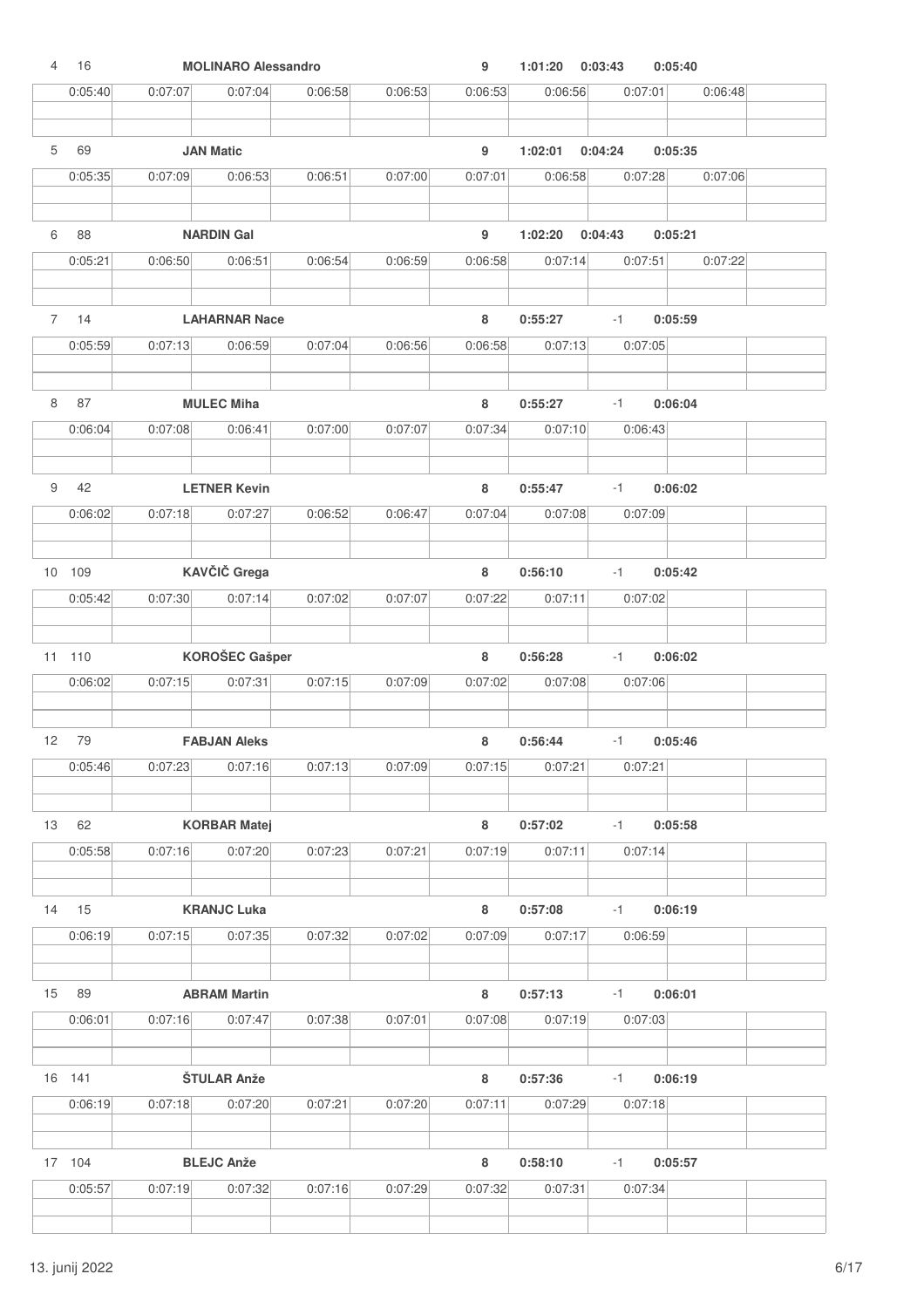|    | 18 131  |         | <b>CANKAR Aljoša</b>   |         |         | 8       | 0:58:15 | $-1$ | 0:06:14 |  |
|----|---------|---------|------------------------|---------|---------|---------|---------|------|---------|--|
|    | 0:06:14 | 0:07:27 | 0:07:24                | 0:07:34 | 0:07:38 | 0:07:16 | 0:07:22 |      | 0:07:20 |  |
|    |         |         |                        |         |         |         |         |      |         |  |
| 19 | 58      |         | <b>OSTROŽNIK Tadej</b> |         |         | 8       | 0:58:33 | $-1$ | 0:06:00 |  |
|    |         |         |                        |         |         |         |         |      |         |  |
|    | 0:06:00 | 0:07:34 | 0:07:25                | 0:07:31 | 0:07:31 | 0:07:22 | 0:07:30 |      | 0:07:40 |  |
|    |         |         |                        |         |         |         |         |      |         |  |
| 20 | 72      |         | <b>FABRO Fabio</b>     |         |         | 8       | 0:58:39 | $-1$ | 0:06:16 |  |
|    | 0:06:16 | 0:07:30 | 0:07:23                | 0:07:28 | 0:07:42 | 0:07:28 | 0:07:28 |      | 0:07:24 |  |
|    |         |         |                        |         |         |         |         |      |         |  |
|    |         |         |                        |         |         |         |         |      |         |  |
| 21 | 80      |         | <b>MOŽE Rudolf</b>     |         |         | 8       | 0:58:40 | $-1$ | 0:06:54 |  |
|    | 0:06:54 | 0:07:34 | 0:07:17                | 0:07:15 | 0:07:20 | 0:07:37 | 0:07:35 |      | 0:07:08 |  |
|    |         |         |                        |         |         |         |         |      |         |  |
| 22 | 51      |         | <b>KOKELJ Lovrenc</b>  |         |         | 8       | 0:58:43 | $-1$ | 0:06:45 |  |
|    | 0:06:45 | 0:07:32 | 0:07:20                | 0:07:25 | 0:07:24 | 0:07:55 | 0:07:21 |      | 0:07:01 |  |
|    |         |         |                        |         |         |         |         |      |         |  |
|    |         |         |                        |         |         |         |         |      |         |  |
|    | 23 126  |         | <b>KUGOVNIČ Matija</b> |         |         | 8       | 0:59:41 | $-1$ | 0:06:45 |  |
|    | 0:06:45 | 0:07:45 | 0:07:39                | 0:07:37 | 0:07:35 | 0:07:36 | 0:07:28 |      | 0:07:16 |  |
|    |         |         |                        |         |         |         |         |      |         |  |
| 24 | 25      |         | <b>RUDOLF Žan</b>      |         |         | 8       | 0:59:51 | $-1$ | 0:06:44 |  |
|    | 0:06:44 | 0:07:24 | 0:07:29                | 0:07:56 | 0:07:37 | 0:07:34 | 0:07:37 |      | 0:07:30 |  |
|    |         |         |                        |         |         |         |         |      |         |  |
|    | 25 137  |         | <b>KODEH Jošt</b>      |         |         | 8       | 1:00:06 | $-1$ | 0:06:37 |  |
|    |         |         |                        |         |         |         |         |      |         |  |
|    | 0:06:37 | 0:07:32 | 0:07:36                | 0:07:23 | 0:07:35 | 0:08:07 | 0:07:35 |      | 0:07:41 |  |
|    |         |         |                        |         |         |         |         |      |         |  |
| 26 | 59      |         | PODPEČAN Bojan         |         |         | 8       | 1:00:18 | $-1$ | 0:06:56 |  |
|    | 0:06:56 | 0:07:42 | 0:07:38                | 0:07:33 | 0:07:36 | 0:07:33 | 0:07:36 |      | 0:07:44 |  |
|    |         |         |                        |         |         |         |         |      |         |  |
|    | 27 101  |         | <b>JAZBEC Marko</b>    |         |         | 8       | 1:00:29 | $-1$ | 0:07:02 |  |
|    | 0:07:02 | 0:07:40 | 0:07:32                | 0:07:28 | 0:07:46 | 0:08:02 | 0:07:34 |      |         |  |
|    |         |         |                        |         |         |         |         |      | 0:07:25 |  |
|    |         |         |                        |         |         |         |         |      |         |  |
|    | 28 115  |         | <b>ABRAM Uroš</b>      |         |         | 8       | 1:00:39 | $-1$ | 0:06:36 |  |
|    | 0:06:36 | 0:08:52 | 0:07:38                | 0:07:43 | 0:07:44 | 0:07:24 | 0:07:31 |      | 0:07:11 |  |
|    |         |         |                        |         |         |         |         |      |         |  |
| 29 | 61      |         | <b>URANJEK Luka</b>    |         |         | 8       | 1:00:54 | $-1$ | 0:06:40 |  |
|    | 0:06:40 | 0:07:51 | 0:07:56                | 0:07:39 | 0:07:49 | 0:07:32 | 0:07:34 |      | 0:07:53 |  |
|    |         |         |                        |         |         |         |         |      |         |  |
|    |         |         |                        |         |         |         |         |      |         |  |
| 30 | 47      |         | <b>RENER IZAK</b>      |         |         | $\bf8$  | 1:00:58 | $-1$ | 0:06:17 |  |
|    | 0:06:17 | 0:07:46 | 0:07:42                | 0:07:43 | 0:07:51 | 0:07:52 | 0:07:48 |      | 0:07:59 |  |
|    |         |         |                        |         |         |         |         |      |         |  |
| 31 | 60      |         | <b>ARNŠEK Aljaž</b>    |         |         | 8       | 1:00:58 | $-1$ | 0:06:37 |  |
|    | 0:06:37 | 0:07:30 | 0:07:45                | 0:07:50 | 0:08:07 | 0:07:57 | 0:07:39 |      | 0:07:33 |  |
|    |         |         |                        |         |         |         |         |      |         |  |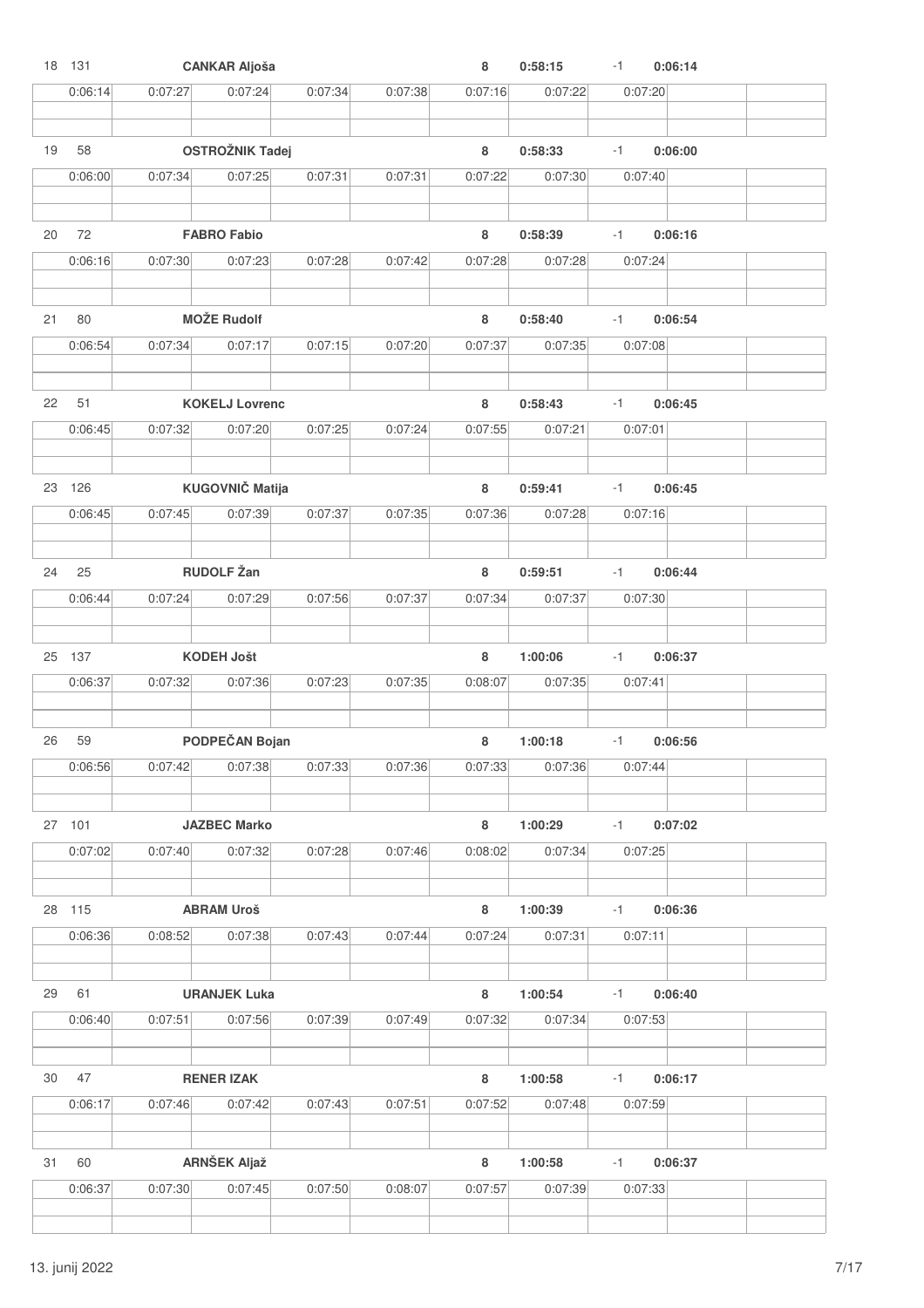| 32         | 65          |               | <b>OCVIRK Matic</b>  |         |         | 8              | 1:00:59  | $-1$    | 0:07:11                |  |
|------------|-------------|---------------|----------------------|---------|---------|----------------|----------|---------|------------------------|--|
|            | 0:07:11     | 0:08:05       | 0:07:42              | 0:07:43 | 0:07:34 | 0:07:39        | 0:07:34  | 0:07:31 |                        |  |
|            |             |               |                      |         |         |                |          |         |                        |  |
| 33         | 64          |               | <b>COKAN Jaka</b>    |         |         | 8              | 1:02:25  | $-1$    | 0:06:40                |  |
|            | 0:06:40     | 0:07:48       | 0:08:01              | 0:07:59 | 0:07:58 | 0:08:04        | 0:08:01  | 0:07:54 |                        |  |
| 34         | 45          |               | <b>BOŠKIN Marko</b>  |         |         | 8              | 1:02:27  | $-1$    | 0:06:41                |  |
|            | 0:06:41     | 0:08:04       | 0:07:56              | 0:08:06 | 0:07:57 | 0:07:55        | 0:07:52  | 0:07:56 |                        |  |
|            | 35 113      |               | <b>GALUN Alen</b>    |         |         | $\overline{7}$ | 0:56:49  | -2      | 0:07:28                |  |
|            | 0:07:28     | 0:08:26       | 0:08:41              | 0:08:10 | 0:07:57 | 0:07:57        | 0:08:10  |         |                        |  |
| 36         | 56          |               | <b>RUPNIK Primož</b> |         |         | $\overline{7}$ | 0:57:08  | $-2$    | 0:07:00                |  |
|            | 0:07:00     | 0:08:24       | 0:08:08              | 0:08:23 | 0:08:24 | 0:08:25        | 0:08:24  |         |                        |  |
| 37         | 37          |               | <b>TUŠAR Matej</b>   |         |         | $\overline{7}$ | 0:58:25  | -2      | 0:07:25                |  |
|            | 0:07:25     | 0:08:32       | 0:08:34              | 0:08:42 | 0:08:52 | 0:08:14        | 0:08:06  |         |                        |  |
|            |             |               |                      |         |         |                |          |         |                        |  |
|            | 38 108      |               | PIRIH Žan            |         |         | $\overline{7}$ | 1:00:36  | $-2$    | 0:06:57                |  |
|            | 0:06:57     | 0:08:12       | 0:08:38              | 0:09:32 | 0:08:29 | 0:08:43        | 0:10:05  |         |                        |  |
|            | 39 114      |               | <b>MAVRI Denis</b>   |         |         | $\overline{7}$ | 1:02:23  | $-2$    | 0:06:53                |  |
|            | 0:06:53     | 0:09:16       | 0:08:46              | 0:08:39 | 0:09:15 | 0:08:45        | 0:10:49  |         |                        |  |
|            | 40 127      |               | <b>DELOPST Anže</b>  |         |         | 6              | 0:56:09  | -3      | 0:07:09                |  |
|            | 0:07:09     | 0:08:57       | 0:09:46              | 0:09:52 | 0:09:47 | 0:10:38        |          |         |                        |  |
| <b>DNF</b> | 94          |               | <b>BEVC Blaž</b>     |         |         |                |          |         |                        |  |
|            | 0:07:48     | 0:12:43       | 0:10:05              |         |         |                |          |         |                        |  |
|            |             |               |                      |         |         |                |          |         |                        |  |
| <b>DNF</b> | 38          |               | <b>KUŠTRIN Rok</b>   |         |         |                |          |         |                        |  |
|            | 0:06:35     |               |                      |         |         |                |          |         |                        |  |
|            | Category:   | <b>ENDURO</b> |                      |         |         |                |          |         |                        |  |
| Coun.<br>÷ | BIB UCI ID: | Name:         |                      |         |         | Laps:          | RaceTime | Gap:    | Best lap: Club / town: |  |
| 1          | 28          |               | <b>ROBEK Gregor</b>  |         |         | 9              | 0:56:32  | 0:00:00 | 0:05:07                |  |
|            | 0:05:07     | 0:06:19       | 0:06:20              | 0:06:32 | 0:06:32 | 0:06:26        | 0:06:27  | 0:06:22 | 0:06:27                |  |
|            | 2 123       |               | <b>ŠMON Lovro</b>    |         |         | 9              | 0:57:52  | 0:01:20 | 0:05:18                |  |
|            | 0:05:18     | 0:06:31       | 0:06:26              | 0:06:33 | 0:06:37 | 0:06:40        | 0:06:40  | 0:06:34 | 0:06:33                |  |
|            |             |               |                      |         |         |                |          |         |                        |  |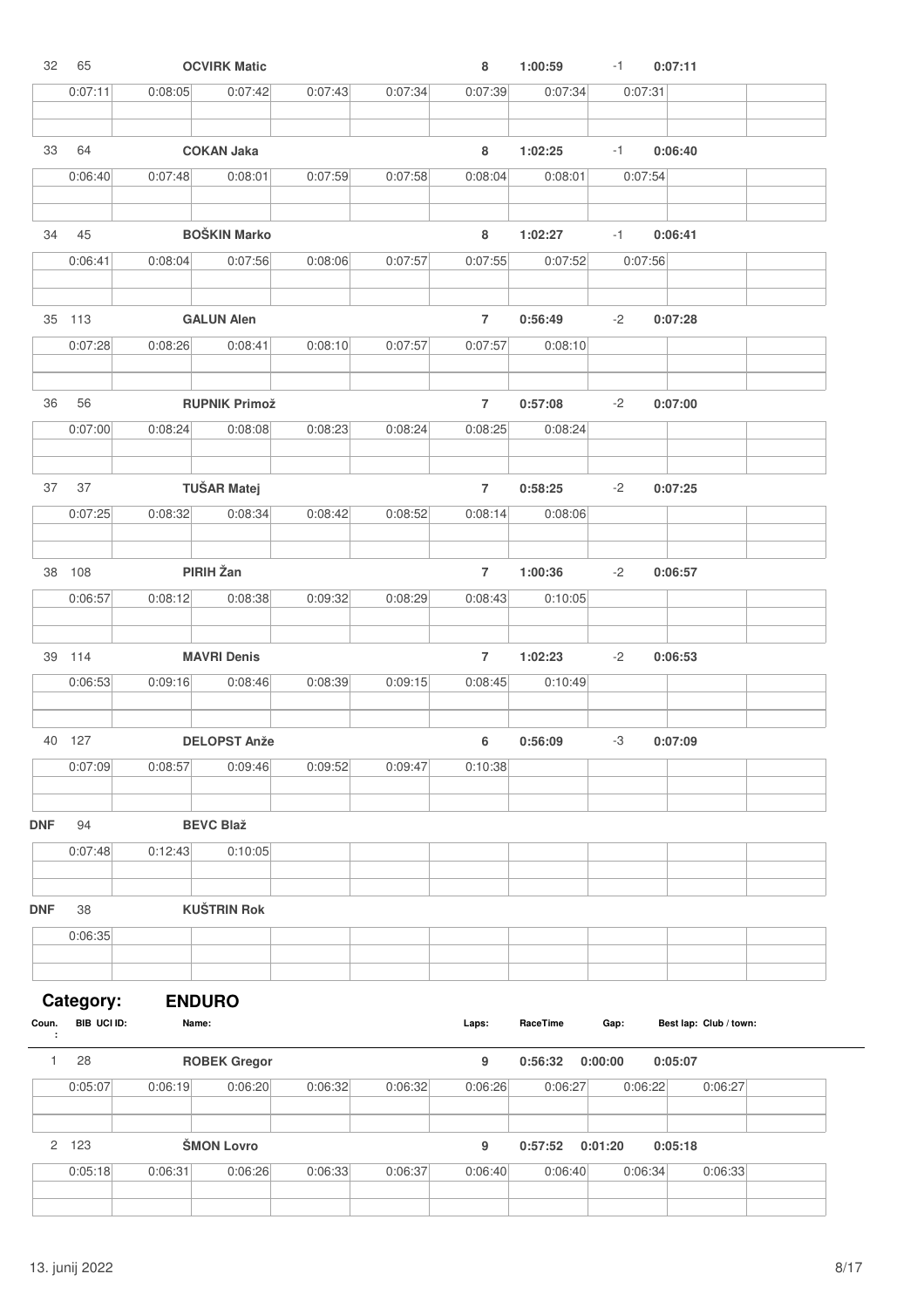| 3              | 93      |         | <b>PODVRATNIK Tomaž</b> |         |         | 9       | 0:58:23 | 0:01:51 | 0:05:18 |  |
|----------------|---------|---------|-------------------------|---------|---------|---------|---------|---------|---------|--|
|                | 0:05:18 | 0:06:26 | 0:06:27                 | 0:06:47 | 0:06:40 | 0:06:42 | 0:06:46 | 0:06:42 | 0:06:35 |  |
| $\overline{4}$ | 39      |         | <b>BERNSTEINER Paul</b> |         |         | 9       | 1:00:12 | 0:03:40 | 0:05:19 |  |
|                | 0:05:19 | 0:06:47 | 0:06:56                 | 0:06:52 | 0:06:55 | 0:06:49 | 0:06:54 | 0:06:49 | 0:06:51 |  |
| 5              | 52      |         | <b>IVANJŠIČ Alen</b>    |         |         | 8       | 0:56:32 | $-1$    | 0:05:47 |  |
|                | 0:05:47 | 0:07:21 | 0:07:05                 | 0:07:12 | 0:07:19 | 0:07:13 | 0:07:10 | 0:07:25 |         |  |
| 6              | 43      |         | <b>HVALA Martin</b>     |         |         | 8       | 1:00:28 | $-1$    | 0:06:05 |  |
|                | 0:06:05 | 0:07:29 | 0:07:49                 | 0:07:45 | 0:07:57 | 0:07:47 | 0:07:51 | 0:07:45 |         |  |
| <b>DNF</b>     | 111     |         | ČUŠ Miha                |         |         |         |         |         |         |  |
|                | 0:05:24 | 0:21:06 | 0:06:38                 | 0:06:46 | 0:06:46 | 0:08:03 | 0:06:34 |         |         |  |
| <b>DNF</b>     | 112     |         | <b>EMERŠIČ Alen</b>     |         |         |         |         |         |         |  |
|                | 0:05:47 | 0:06:58 | 0:06:57                 | 0:07:18 | 0:20:33 | 0:06:52 | 0:07:10 |         |         |  |
| <b>DNS</b>     | 144     |         | KAVČIČ Ožbej            |         |         |         |         |         |         |  |
|                | 1:11:17 |         |                         |         |         |         |         |         |         |  |
|                |         |         |                         |         |         |         |         |         |         |  |

### START 3 - (13:45 - 15:15)

|                       | Category:   |         | <b>SILVER 4T</b>            |         |         |         |          |         |                        |         |
|-----------------------|-------------|---------|-----------------------------|---------|---------|---------|----------|---------|------------------------|---------|
| Coun.<br>÷            | BIB UCI ID: | Name:   |                             |         |         | Laps:   | RaceTime | Gap:    | Best lap: Club / town: |         |
| $\mathbf{1}$          | 176         |         | <b>RANKL Marvin</b>         |         |         | 14      | 1:28:20  | 0:00:00 | 0:05:11                |         |
|                       | 0:05:11     | 0:06:31 | 0:06:24                     | 0:06:20 | 0:06:15 | 0:06:24 | 0:06:29  | 0:06:25 | 0:06:21                | 0:06:24 |
|                       | 0:06:17     | 0:06:15 | 0:06:28                     | 0:06:36 |         |         |          |         |                        |         |
| $\mathbf{2}^{\prime}$ | 49          |         | <b>PUŠAR Daniel</b>         |         |         | 13      | 1:26:53  | $-1$    | 0:05:34                |         |
|                       | 0:05:34     | 0:06:53 | 0:06:44                     | 0:06:52 | 0:06:53 | 0:06:46 | 0:06:44  | 0:06:47 | 0:06:50                | 0:06:41 |
|                       | 0:06:45     | 0:06:43 | 0:06:41                     |         |         |         |          |         |                        |         |
| З                     | 122         |         | <b>KAMNIK Tilen</b>         |         |         | 13      | 1:26:55  | $-1$    | 0:05:45                |         |
|                       | 0:05:45     | 0:06:45 | 0:06:45                     | 0:06:47 | 0:07:04 | 0:06:44 | 0:07:10  | 0:06:42 | 0:06:44                | 0:06:45 |
|                       | 0:06:30     | 0:06:39 | 0:06:35                     |         |         |         |          |         |                        |         |
|                       | 4 157       |         | <b>RUS Martin</b>           |         |         | 13      | 1:27:00  | $-1$    | 0:05:36                |         |
|                       | 0:05:36     | 0:06:51 | 0:06:45                     | 0:06:50 | 0:06:45 | 0:06:40 | 0:06:43  | 0:06:54 | 0:07:04                | 0:06:41 |
|                       | 0:06:53     | 0:06:41 | 0:06:37                     |         |         |         |          |         |                        |         |
| 5                     | 53          |         | <b>WALDHAUSER Christian</b> |         |         | 13      | 1:27:31  | $-1$    | 0:06:08                |         |
|                       | 0:06:08     | 0:06:59 | 0:06:49                     | 0:06:52 | 0:06:46 | 0:06:45 | 0:06:42  | 0:06:44 | 0:06:52                | 0:06:36 |
|                       | 0:06:44     | 0:06:40 | 0:06:54                     |         |         |         |          |         |                        |         |
|                       |             |         |                             |         |         |         |          |         |                        |         |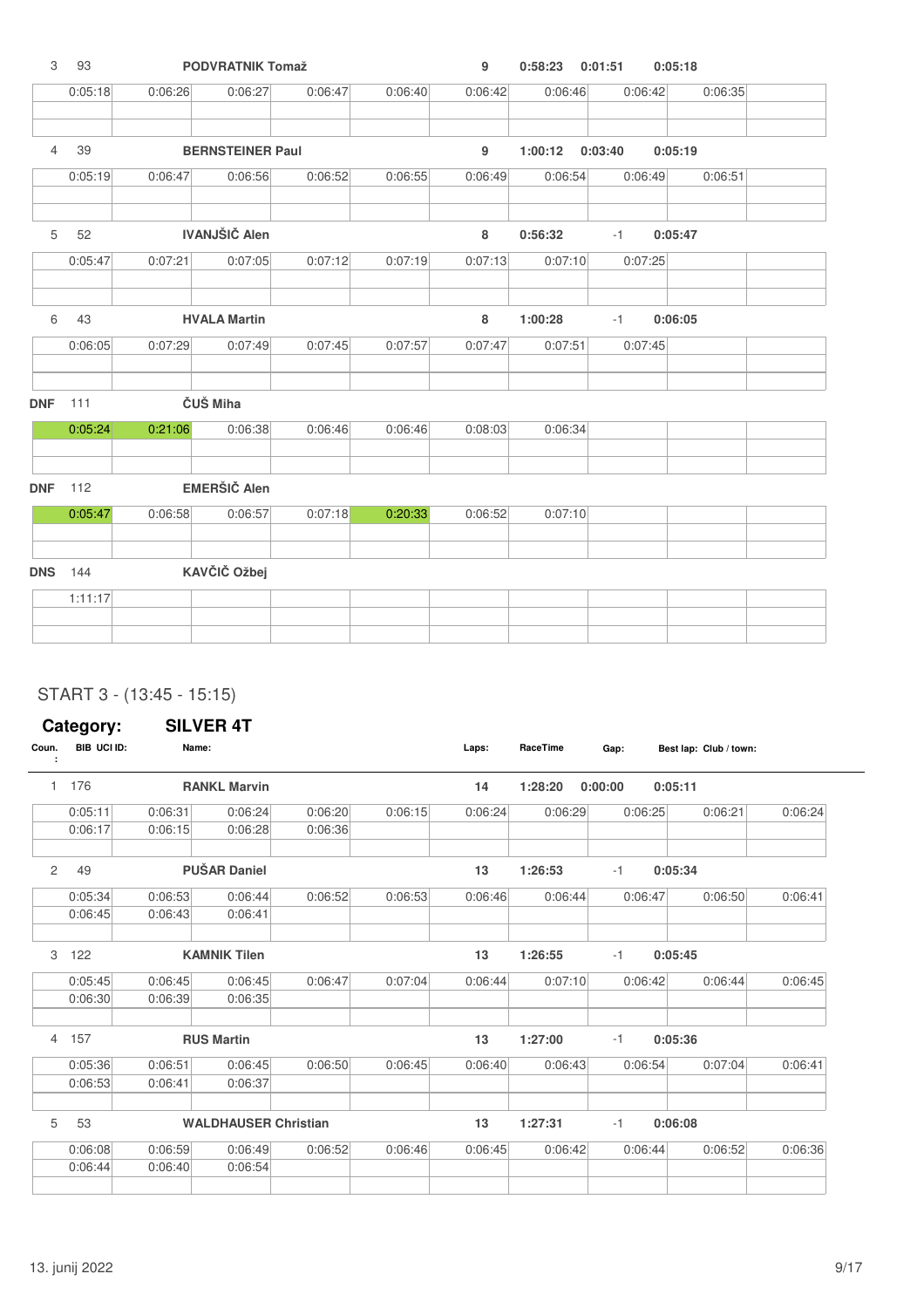| 6          | 82      |         | ČEKADA Nik             |         |         | 13             | 1:27:55 | $-1$ | 0:05:53 |         |         |
|------------|---------|---------|------------------------|---------|---------|----------------|---------|------|---------|---------|---------|
|            | 0:05:53 | 0:06:55 | 0:06:53                | 0:06:48 | 0:06:54 | 0:06:50        | 0:06:51 |      | 0:06:53 | 0:06:55 | 0:06:45 |
|            | 0:06:46 | 0:06:48 | 0:06:44                |         |         |                |         |      |         |         |         |
|            |         |         |                        |         |         |                |         |      |         |         |         |
|            | 7 160   |         | <b>NAGODE Rok</b>      |         |         | 13             | 1:28:04 | $-1$ | 0:05:56 |         |         |
|            | 0:05:56 | 0:07:00 | 0:06:48                | 0:06:55 | 0:06:59 | 0:06:56        | 0:06:40 |      | 0:06:42 | 0:06:55 | 0:06:44 |
|            | 0:06:48 | 0:06:46 | 0:06:55                |         |         |                |         |      |         |         |         |
| 8          | 83      |         | <b>PRELAZ Leon</b>     |         |         | 13             | 1:28:19 | $-1$ | 0:05:32 |         |         |
|            | 0:05:32 | 0:06:53 | 0:06:54                | 0:06:53 | 0:06:52 | 0:06:54        | 0:06:49 |      | 0:06:50 | 0:06:57 | 0:06:59 |
|            | 0:06:53 | 0:06:50 | 0:07:03                |         |         |                |         |      |         |         |         |
| 9          | 169     |         | <b>GRAŠIČ Timotej</b>  |         |         | 13             | 1:29:43 | $-1$ | 0:06:13 |         |         |
|            | 0:06:13 | 0:06:57 | 0:07:10                | 0:06:56 |         | 0:07:01        | 0:06:56 |      | 0:06:57 |         |         |
|            | 0:06:55 | 0:06:52 | 0:06:58                |         | 0:06:57 |                |         |      |         | 0:06:58 | 0:06:53 |
|            |         |         |                        |         |         |                |         |      |         |         |         |
| 10         | 84      |         | ČUK Kristjan           |         |         | 13             | 1:30:03 | $-1$ | 0:06:05 |         |         |
|            | 0:06:05 | 0:07:03 | 0:07:02                | 0:06:51 | 0:06:56 | 0:06:53        | 0:06:56 |      | 0:07:01 | 0:07:02 | 0:07:15 |
|            | 0:06:54 | 0:06:59 | 0:07:06                |         |         |                |         |      |         |         |         |
| 11         | 167     |         | <b>LEŠNIK Tomaž</b>    |         |         | 13             | 1:31:18 | $-1$ | 0:05:44 |         |         |
|            | 0:05:44 | 0:06:46 | 0:06:54                | 0:06:58 | 0:06:58 | 0:07:14        | 0:07:09 |      | 0:07:08 | 0:07:13 | 0:07:28 |
|            | 0:07:20 | 0:07:07 | 0:07:19                |         |         |                |         |      |         |         |         |
|            | 12 119  |         | <b>GOLJA Andrej</b>    |         |         | 12             | 1:26:45 | $-2$ | 0:06:07 |         |         |
|            | 0:06:07 | 0:07:29 | 0:07:30                | 0:07:22 | 0:07:12 | 0:07:15        | 0:07:14 |      | 0:07:20 | 0:07:15 | 0:07:08 |
|            | 0:07:14 | 0:07:39 |                        |         |         |                |         |      |         |         |         |
| 13         | 188     |         | <b>CEHNER Boštjan</b>  |         |         | 12             | 1:27:49 | $-2$ | 0:06:11 |         |         |
|            | 0:06:11 | 0:07:25 | 0:07:26                | 0:07:32 | 0:07:35 | 0:07:21        | 0:07:21 |      | 0:07:27 | 0:07:29 | 0:07:27 |
|            | 0:07:21 | 0:07:14 |                        |         |         |                |         |      |         |         |         |
|            | 14 184  |         | <b>BRUMAT Fabio</b>    |         |         | 12             | 1:29:49 | $-2$ | 0:06:27 |         |         |
|            | 0:06:27 | 0:07:40 | 0:07:43                | 0:07:34 | 0:07:24 | 0:07:38        | 0:07:22 |      | 0:07:22 | 0:07:30 | 0:07:39 |
|            | 0:07:53 | 0:07:37 |                        |         |         |                |         |      |         |         |         |
|            |         |         |                        |         |         |                |         |      |         |         |         |
|            | 15 140  |         | <b>GERBEC Matjaž</b>   |         |         | 12             | 1:33:14 | $-2$ | 0:06:32 |         |         |
|            | 0:06:32 | 0:07:35 | 0:07:32                | 0:07:42 | 0:07:40 | 0:07:55        | 0:08:07 |      | 0:08:23 | 0:07:55 | 0:07:44 |
|            | 0:08:06 | 0:08:03 |                        |         |         |                |         |      |         |         |         |
|            | 16 172  |         | <b>TOMIČ Žan</b>       |         |         | 10             | 1:32:35 | -4   | 0:08:11 |         |         |
|            | 0:08:11 | 0:09:19 | 0:09:25                | 0:09:18 | 0:09:20 | 0:09:28        | 0:09:08 |      | 0:11:00 | 0:08:59 | 0:08:27 |
|            |         |         |                        |         |         |                |         |      |         |         |         |
|            | 17 121  |         | <b>ŠUMER Stanislav</b> |         |         | 10             | 1:34:27 | -4   | 0:07:07 |         |         |
|            | 0:07:07 | 0:08:24 | 0:08:30                | 0:08:47 | 0:09:26 | 0:09:00        | 0:10:25 |      | 0:11:40 | 0:11:57 | 0:09:11 |
|            |         |         |                        |         |         |                |         |      |         |         |         |
|            | 18 193  |         | <b>JESENIČNIK Uroš</b> |         |         | $\overline{7}$ | 0:51:49 | -7   | 0:06:33 |         |         |
|            | 0:06:33 | 0:07:28 | 0:07:29                | 0:07:24 | 0:07:26 | 0:07:29        | 0:08:00 |      |         |         |         |
|            |         |         |                        |         |         |                |         |      |         |         |         |
| <b>DNF</b> | 33      |         | <b>TURŠIČ Nejc</b>     |         |         |                |         |      |         |         |         |
|            | 0:05:42 | 0:07:04 | 0:08:39                | 0:07:00 | 0:07:08 | 0:07:28        |         |      |         |         |         |
|            |         |         |                        |         |         |                |         |      |         |         |         |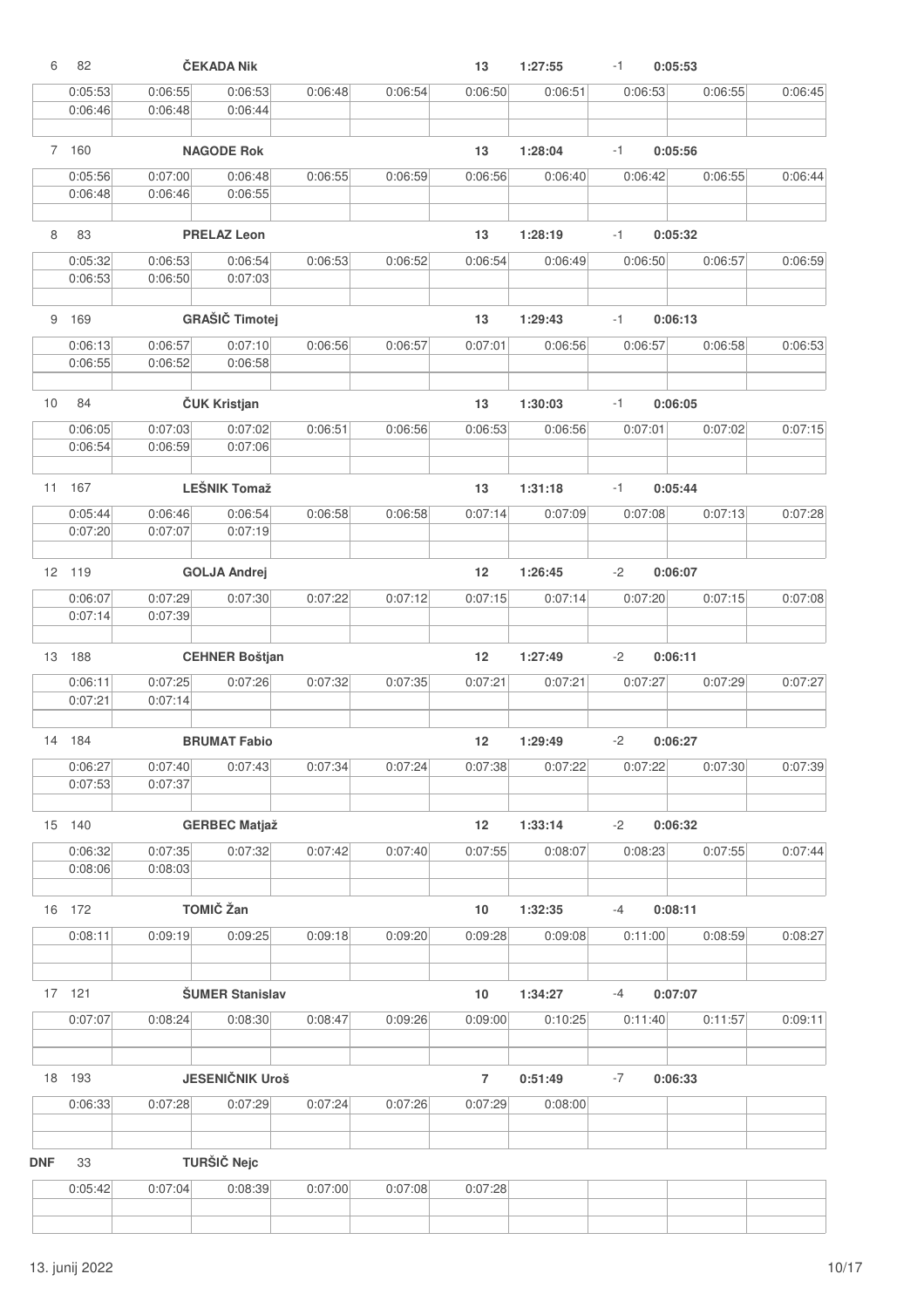| <b>DNF</b> | 139                |                    | <b>BENKO Blaž</b>     |                    |         |         |          |         |                        |         |
|------------|--------------------|--------------------|-----------------------|--------------------|---------|---------|----------|---------|------------------------|---------|
|            | 0:05:15            | 0:06:28            | 0:06:13               | 0:06:21            |         |         |          |         |                        |         |
| <b>DNF</b> | 134                |                    | KOGOVŠEK Andrej       |                    |         |         |          |         |                        |         |
|            | 0:06:42            |                    |                       |                    |         |         |          |         |                        |         |
|            |                    |                    |                       |                    |         |         |          |         |                        |         |
|            | Category:          |                    | <b>SILVER 2T</b>      |                    |         |         |          |         |                        |         |
| Coun.      | BIB UCI ID:        | Name:              |                       |                    |         | Laps:   | RaceTime | Gap:    | Best lap: Club / town: |         |
|            | 1 154              |                    | <b>ZIBER Carlo</b>    |                    |         | 14      | 1:27:43  | 0:00:00 | 0:05:08                |         |
|            | 0:05:08            | 0:06:22            | 0:06:13               | 0:06:15            | 0:06:18 | 0:06:27 | 0:06:24  |         | 0:06:20<br>0:06:20     | 0:06:22 |
|            | 0:06:23            | 0:06:30            | 0:06:22               | 0:06:19            |         |         |          |         |                        |         |
|            |                    |                    |                       |                    |         |         |          |         |                        |         |
|            | 2 181              |                    | ŠVAB Jan              |                    |         | 14      | 1:29:08  | 0:01:25 | 0:05:41                |         |
|            | 0:05:41<br>0:06:21 | 0:06:30<br>0:06:15 | 0:06:25<br>0:06:14    | 0:06:31<br>0:06:45 | 0:06:26 | 0:06:25 | 0:06:30  |         | 0:06:26<br>0:06:22     | 0:06:17 |
|            |                    |                    |                       |                    |         |         |          |         |                        |         |
|            | 3 174              |                    | <b>RAVNIK Rok</b>     |                    |         | 14      | 1:30:47  | 0:03:04 | 0:05:22                |         |
|            | 0:05:22            | 0:06:27            | 0:06:25               | 0:06:23            | 0:06:33 | 0:06:34 | 0:06:37  |         | 0:06:22<br>0:06:32     | 0:06:16 |
|            | 0:06:59            | 0:06:40            | 0:06:45               | 0:06:52            |         |         |          |         |                        |         |
|            |                    |                    |                       |                    |         |         |          |         |                        |         |
|            | 4 117              |                    | <b>SEDEJ Miha</b>     |                    |         | 14      | 1:31:01  | 0:03:18 | 0:05:07                |         |
|            | 0:05:07            | 0:06:29            | 0:06:24               | 0:06:25            | 0:06:26 | 0:06:27 | 0:06:58  |         | 0:06:28<br>0:06:23     | 0:06:24 |
|            | 0:07:03            | 0:06:51            | 0:06:54               | 0:06:42            |         |         |          |         |                        |         |
|            | 5 125              |                    | <b>GORŠEK Marko</b>   |                    |         | 14      | 1:31:21  | 0:03:38 | 0:05:21                |         |
|            | 0:05:21            | 0:06:32            | 0:06:33               | 0:06:28            | 0:06:31 | 0:06:33 | 0:07:02  |         | 0:06:33<br>0:06:35     | 0:06:45 |
|            | 0:06:42            | 0:06:43            | 0:06:37               | 0:06:26            |         |         |          |         |                        |         |
|            |                    |                    |                       |                    |         |         |          |         |                        |         |
| 6          | 164                |                    | <b>GUTMACHER Aleš</b> |                    |         | 14      | 1:31:31  | 0:03:48 | 0:05:51                |         |
|            | 0:05:51            | 0:06:47            | 0:06:38               | 0:06:31            | 0:06:28 | 0:06:28 | 0:06:37  |         | 0:06:33<br>0:06:34     | 0:06:42 |
|            | 0:06:44            | 0:06:38            | 0:06:34               | 0:06:26            |         |         |          |         |                        |         |
|            | 7 148              |                    | PEZDEVŠEK Denis       |                    |         | 14      | 1:32:41  | 0:04:58 | 0:05:48                |         |
|            | 0:05:48            | 0:06:41            | 0:06:33               | 0:06:39            | 0:06:34 | 0:06:35 | 0:06:44  |         | 0:06:38<br>0:06:45     | 0:06:38 |
|            | 0:06:43            | 0:06:46            | 0:06:49               | 0:06:48            |         |         |          |         |                        |         |
|            |                    |                    |                       |                    |         |         |          |         |                        |         |
|            | 8 102              |                    | <b>ČEKADA Nik</b>     |                    |         | 14      | 1:33:40  | 0:05:57 | 0:05:40                |         |
|            | 0:05:40            | 0:06:39            | 0:06:42               | 0:06:46            | 0:06:48 | 0:06:41 | 0:06:42  |         | 0:06:43<br>0:06:48     | 0:06:50 |
|            | 0:06:49            | 0:06:51            | 0:06:48               | 0:06:53            |         |         |          |         |                        |         |
|            | 9 152              |                    | <b>KOTARC Tim</b>     |                    |         | 14      | 1:34:30  | 0:06:47 | 0:05:52                |         |
|            | 0:05:52            | 0:06:46            | 0:06:52               | 0:06:55            | 0:06:50 | 0:06:45 | 0:06:46  |         | 0:06:44<br>0:06:48     | 0:06:44 |
|            | 0:06:42            | 0:06:46            | 0:06:59               | 0:07:01            |         |         |          |         |                        |         |
|            |                    |                    |                       |                    |         |         |          |         |                        |         |
|            | 10 124             |                    | <b>KLAVŽ Berin</b>    |                    |         | 13      | 1:27:52  | -1      | 0:05:45                |         |
|            | 0:05:45            | 0:06:56            | 0:06:58               | 0:06:48            | 0:06:45 | 0:06:49 | 0:06:49  |         | 0:06:44<br>0:07:04     | 0:06:47 |
|            | 0:06:52            | 0:06:49            | 0:06:46               |                    |         |         |          |         |                        |         |
|            | 11 133             |                    | <b>BODLAJ</b> Grega   |                    |         | 13      | 1:28:16  | -1      | 0:05:50                |         |
|            |                    |                    |                       |                    |         |         |          |         |                        |         |
|            | 0:05:50<br>0:06:42 | 0:07:07<br>0:06:37 | 0:07:04<br>0:06:38    | 0:06:57            | 0:07:07 | 0:06:56 | 0:06:50  |         | 0:06:46<br>0:06:56     | 0:06:46 |
|            |                    |                    |                       |                    |         |         |          |         |                        |         |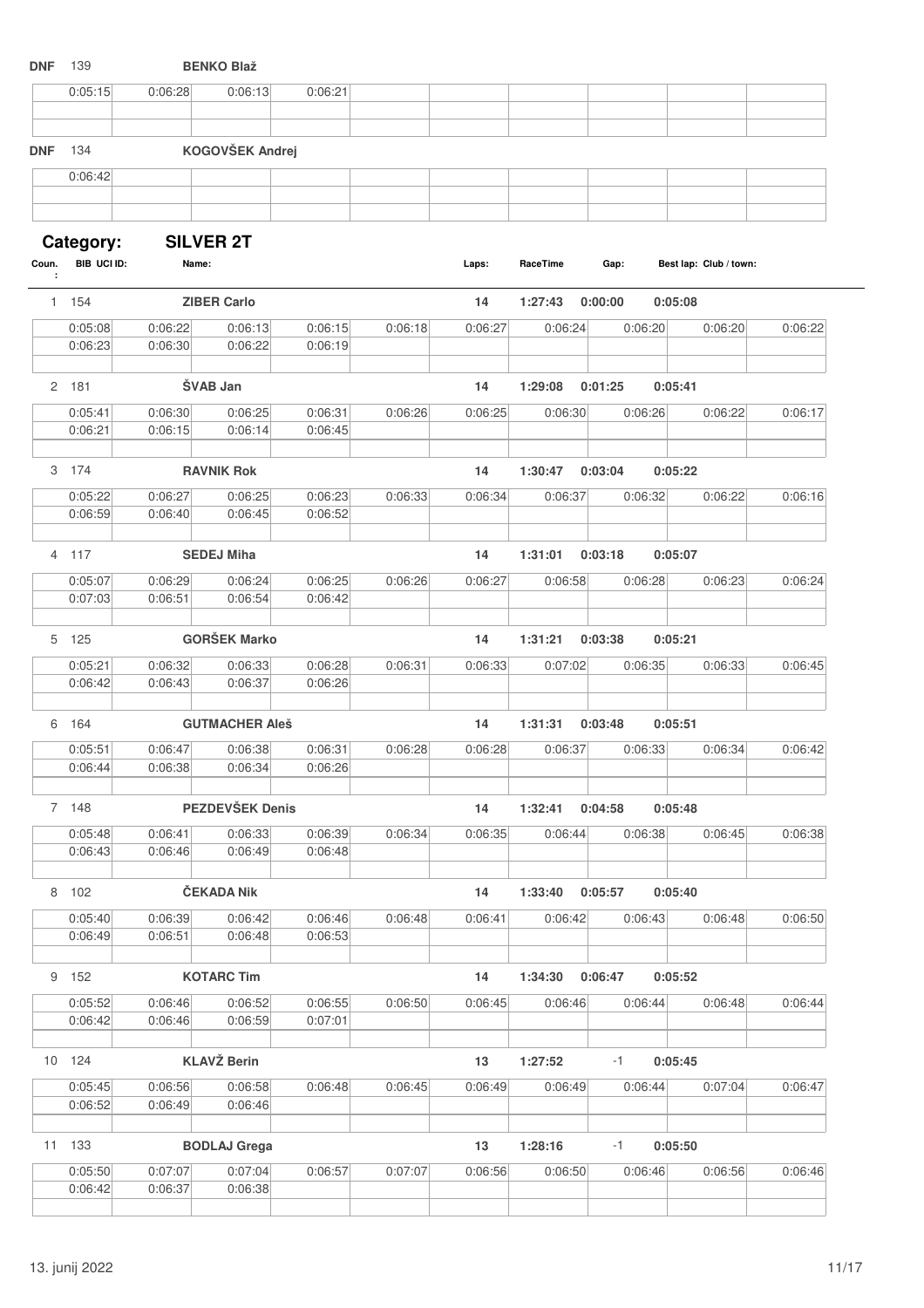|       | 12 175      |         | SOKLIČ Januš             |         |         | 13      | 1:28:35  | $-1$    | 0:05:38                |         |
|-------|-------------|---------|--------------------------|---------|---------|---------|----------|---------|------------------------|---------|
|       | 0:05:38     | 0:06:43 | 0:06:49                  | 0:06:42 | 0:06:53 | 0:06:47 | 0:06:54  | 0:07:02 | 0:07:05                | 0:07:00 |
|       | 0:06:59     | 0:07:08 | 0:06:55                  |         |         |         |          |         |                        |         |
|       |             |         |                          |         |         |         |          |         |                        |         |
|       | 13 171      |         | <b>HABJAN Marko</b>      |         |         | 13      | 1:29:13  | $-1$    | 0:05:39                |         |
|       | 0:05:39     | 0:06:53 | 0:06:50                  | 0:06:52 | 0:06:53 | 0:06:58 | 0:06:49  | 0:07:05 | 0:07:02                | 0:07:02 |
|       | 0:07:04     | 0:07:05 | 0:07:01                  |         |         |         |          |         |                        |         |
|       |             |         |                          |         |         |         |          |         |                        |         |
|       | 14 135      |         | <b>GROM-LAP Kristjan</b> |         |         | 13      | 1:30:05  | $-1$    | 0:05:52                |         |
|       | 0:05:52     | 0:06:53 | 0:07:09                  | 0:07:06 | 0:07:00 | 0:07:00 | 0:06:54  | 0:07:00 | 0:07:10                | 0:06:59 |
|       | 0:07:02     | 0:07:04 | 0:06:56                  |         |         |         |          |         |                        |         |
|       |             |         |                          |         |         |         |          |         |                        |         |
|       | 15 120      |         | <b>KOROŠEC Marko</b>     |         |         | 13      | 1:30:37  | $-1$    | 0:06:09                |         |
|       | 0:06:09     | 0:06:57 | 0:06:55                  | 0:07:04 | 0:06:56 | 0:06:56 | 0:06:55  | 0:07:05 | 0:07:14                | 0:07:10 |
|       | 0:07:07     | 0:07:01 | 0:07:08                  |         |         |         |          |         |                        |         |
|       |             |         |                          |         |         |         |          |         |                        |         |
|       | 16 183      |         | <b>MORGUT Fabio</b>      |         |         | 13      | 1:31:05  | $-1$    | 0:06:02                |         |
|       | 0:06:02     | 0:07:00 | 0:07:23                  | 0:06:57 | 0:06:53 | 0:06:55 | 0:07:09  | 0:07:03 | 0:07:06                | 0:07:01 |
|       | 0:07:15     | 0:07:18 | 0:07:03                  |         |         |         |          |         |                        |         |
|       |             |         |                          |         |         |         |          |         |                        |         |
|       | 17 189      |         | <b>ŽUPAN Simon</b>       |         |         | 13      | 1:32:22  | $-1$    | 0:06:15                |         |
|       | 0:06:15     | 0:07:06 | 0:07:09                  | 0:07:13 | 0:07:16 | 0:07:11 | 0:07:12  | 0:07:12 | 0:07:12                | 0:07:11 |
|       | 0:07:08     | 0:07:11 | 0:07:06                  |         |         |         |          |         |                        |         |
|       |             |         |                          |         |         |         |          |         |                        |         |
|       | 18 103      |         | <b>GRLJ Mark</b>         |         |         | 13      | 1:33:28  | $-1$    | 0:06:18                |         |
|       | 0:06:18     | 0:07:37 | 0:07:18                  | 0:07:15 | 0:07:18 | 0:07:26 | 0:07:05  | 0:07:15 | 0:07:11                | 0:07:08 |
|       | 0:07:02     | 0:07:16 | 0:07:19                  |         |         |         |          |         |                        |         |
|       |             |         |                          |         |         |         |          |         |                        |         |
| 19    | 55          |         | <b>LESKOVEC Severin</b>  |         |         | 12      | 1:28:32  | $-2$    | 0:06:11                |         |
|       | 0:06:11     | 0:07:07 | 0:07:34                  | 0:07:36 | 0:07:29 | 0:07:11 | 0:07:11  | 0:07:32 | 0:07:43                | 0:07:37 |
|       | 0:07:44     | 0:07:37 |                          |         |         |         |          |         |                        |         |
|       |             |         |                          |         |         |         |          |         |                        |         |
|       | 20 136      |         | <b>MAVSAR Nejc</b>       |         |         | 12      | 1:29:49  | $-2$    | 0:06:09                |         |
|       | 0:06:09     | 0:07:24 | 0:07:54                  | 0:07:36 | 0:08:24 | 0:07:38 | 0:07:38  | 0:07:28 | 0:07:22                | 0:07:19 |
|       | 0:07:37     | 0:07:20 |                          |         |         |         |          |         |                        |         |
|       |             |         |                          |         |         |         |          |         |                        |         |
|       | Category:   |         | <b>50 VETERAN</b>        |         |         |         |          |         |                        |         |
| Coun. | BIB UCI ID: | Name:   |                          |         |         | Laps:   | RaceTime | Gap:    | Best lap: Club / town: |         |
|       |             |         |                          |         |         |         |          |         |                        |         |
|       | 1 185       |         | <b>MÜLLER Werner</b>     |         |         | 14      | 1:26:50  | 0:00:00 | 0:05:15                |         |
|       | 0:05:15     | 0:06:21 | 0:06:16                  | 0:06:18 | 0:06:22 | 0:06:16 | 0:06:21  | 0:06:16 | 0:06:19                | 0:06:14 |
|       | 0:06:12     | 0:06:09 | 0:06:13                  | 0:06:18 |         |         |          |         |                        |         |
|       |             |         |                          |         |         |         |          |         |                        |         |
| 2     | 44          |         | <b>BOGATAJ Jernej</b>    |         |         | 13      | 1:25:52  | $-1$    | 0:05:44                |         |
|       | 0:05:44     | 0:06:50 | 0:06:35                  | 0:06:40 | 0:06:39 | 0:06:44 | 0:06:39  | 0:06:36 | 0:06:31                | 0:06:55 |
|       | 0:06:36     | 0:06:40 | 0:06:43                  |         |         |         |          |         |                        |         |
|       |             |         |                          |         |         |         |          |         |                        |         |
| 3     | 182         |         | <b>KORAK Roland</b>      |         |         | 13      | 1:28:33  | $-1$    | 0:05:39                |         |
|       | 0:05:39     | 0:06:49 | 0:06:55                  | 0:06:48 | 0:06:48 | 0:06:54 | 0:06:51  | 0:06:54 | 0:06:53                | 0:06:56 |
|       | 0:07:04     | 0:07:04 | 0:06:58                  |         |         |         |          |         |                        |         |
|       |             |         |                          |         |         |         |          |         |                        |         |
| 4     | 168         |         | <b>BOŽIČ Tomaž</b>       |         |         | 13      | 1:28:34  | $-1$    | 0:05:44                |         |
|       | 0:05:44     | 0:06:56 | 0:06:50                  | 0:06:58 | 0:06:54 | 0:06:55 | 0:06:48  | 0:06:58 | 0:06:48                | 0:06:57 |
|       | 0:06:53     | 0:06:59 | 0:06:54                  |         |         |         |          |         |                        |         |
|       |             |         |                          |         |         |         |          |         |                        |         |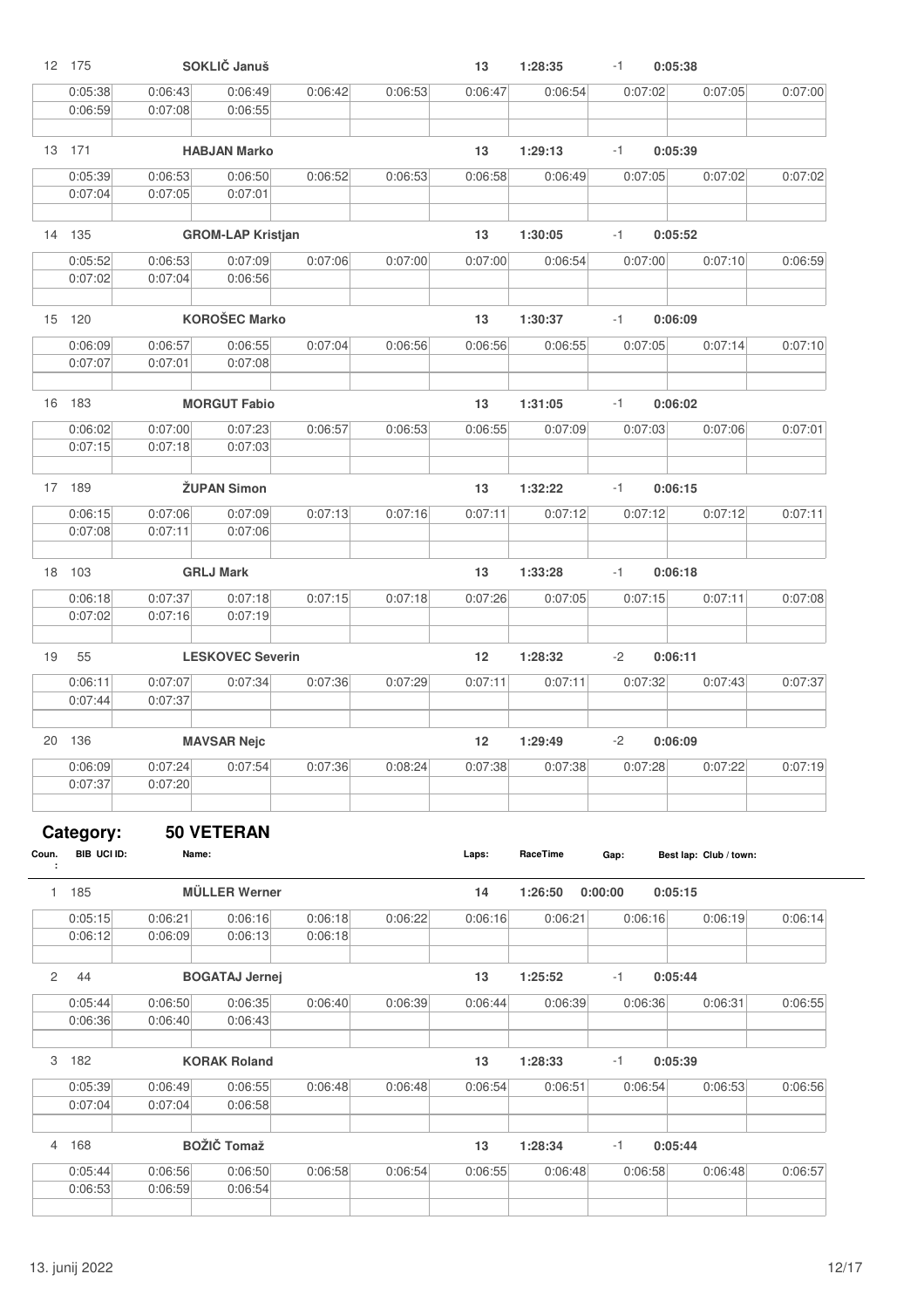|            | 5 166              |                    | <b>PRETNAR Janez</b>      |         |         | 13                | 1:31:43  | $-1$    | 0:05:53 |                        |         |
|------------|--------------------|--------------------|---------------------------|---------|---------|-------------------|----------|---------|---------|------------------------|---------|
|            | 0:05:53            | 0:07:19            | 0:07:00                   | 0:07:04 | 0:07:28 | 0:07:06           | 0:07:10  |         | 0:07:07 | 0:07:08                | 0:07:06 |
|            | 0:06:55            | 0:07:08            | 0:07:19                   |         |         |                   |          |         |         |                        |         |
|            |                    |                    |                           |         |         |                   |          |         |         |                        |         |
|            | 6 173              |                    | <b>NOVAK David</b>        |         |         | 13                | 1:31:58  | $-1$    | 0:06:15 |                        |         |
|            | 0:06:15            | 0:07:04            | 0:07:09                   | 0:07:11 | 0:07:07 | 0:07:12           | 0:07:03  |         | 0:07:08 | 0:07:06                | 0:07:10 |
|            | 0:07:14            | 0:07:09            | 0:07:10                   |         |         |                   |          |         |         |                        |         |
|            | 7 156              |                    | <b>STERCHI Walter</b>     |         |         | 13                | 1:32:25  | $-1$    | 0:06:21 |                        |         |
|            |                    |                    |                           |         |         |                   |          |         |         |                        |         |
|            | 0:06:21<br>0:07:09 | 0:07:10<br>0:07:18 | 0:07:08<br>0:07:16        | 0:07:03 | 0:07:08 | 0:07:13           | 0:07:12  |         | 0:07:15 | 0:07:04                | 0:07:08 |
|            |                    |                    |                           |         |         |                   |          |         |         |                        |         |
|            | 8 158              |                    | <b>ŠIMNIC Urban</b>       |         |         | $12 \overline{ }$ | 1:27:59  | $-2$    | 0:06:20 |                        |         |
|            | 0:06:20            | 0:07:33            | 0:07:35                   | 0:07:28 | 0:07:31 | 0:07:24           | 0:07:28  |         | 0:07:21 | 0:07:20                | 0:07:14 |
|            | 0:07:21            | 0:07:24            |                           |         |         |                   |          |         |         |                        |         |
|            | 9 190              |                    | <b>DARIO Lorenzo</b>      |         |         | 12                | 1:28:20  | -2      | 0:06:24 |                        |         |
|            | 0:06:24            | 0:07:40            | 0:07:26                   | 0:07:25 | 0:07:23 | 0:07:21           | 0:07:22  |         | 0:07:56 | 0:07:19                | 0:07:19 |
|            | 0:07:21            | 0:07:24            |                           |         |         |                   |          |         |         |                        |         |
|            |                    |                    |                           |         |         |                   |          |         |         |                        |         |
|            | 10 153             |                    | <b>VELCI Massimo</b>      |         |         | 12                | 1:32:24  | -2      | 0:05:30 |                        |         |
|            | 0:05:30            | 0:07:38            | 0:07:42                   | 0:08:25 | 0:07:36 | 0:07:43           | 0:07:47  |         | 0:08:30 | 0:08:10                | 0:08:03 |
|            | 0:07:44            | 0:07:36            |                           |         |         |                   |          |         |         |                        |         |
| 11         | 40                 |                    | <b>BAUMGARTNER Harald</b> |         |         | $12 \overline{ }$ | 1:33:09  | -2      | 0:07:20 |                        |         |
|            | 0:07:20            | 0:07:46            | 0:07:44                   | 0:07:57 | 0:07:45 | 0:07:52           | 0:07:46  |         | 0:07:43 | 0:07:52                | 0:07:47 |
|            | 0:07:52            | 0:07:45            |                           |         |         |                   |          |         |         |                        |         |
|            | 12 159             |                    | <b>KOSELJ Gorazd</b>      |         |         | 11                | 1:28:59  | -3      | 0:06:20 |                        |         |
|            |                    |                    |                           |         |         |                   |          |         |         |                        |         |
|            | 0:06:20<br>0:07:57 | 0:07:20            | 0:07:23                   | 0:07:18 | 0:08:38 | 0:07:54           | 0:09:14  |         | 0:08:01 | 0:10:58                | 0:07:56 |
|            |                    |                    |                           |         |         |                   |          |         |         |                        |         |
| 13         | 92                 |                    | <b>SOWA Friedrich</b>     |         |         | 10                | 1:17:26  | $-4$    | 0:06:29 |                        |         |
|            | 0:06:29            | 0:07:38            | 0:07:33                   | 0:07:36 | 0:07:30 | 0:07:43           | 0:07:40  |         | 0:07:41 | 0:07:56                | 0:09:40 |
|            |                    |                    |                           |         |         |                   |          |         |         |                        |         |
|            | 14 145             |                    |                           |         |         |                   | 1:28:46  | $-4$    | 0:07:24 |                        |         |
|            |                    |                    | <b>GREGOR Andrej</b>      |         |         | $10$              |          |         |         |                        |         |
|            | 0:07:24            | 0:08:46            | 0:08:54                   | 0:08:46 | 0:08:42 | 0:09:03           | 0:10:15  |         | 0:08:58 | 0:09:07                | 0:08:51 |
|            |                    |                    |                           |         |         |                   |          |         |         |                        |         |
|            | 15 186             |                    | <b>KRETIČ Stanko</b>      |         |         | $10$              | 1:30:12  | $-4$    | 0:07:37 |                        |         |
|            | 0:07:37            | 0:08:49            | 0:09:53                   | 0:08:40 | 0:08:40 | 0:08:35           | 0:09:03  |         | 0:09:13 | 0:09:23                | 0:10:19 |
|            |                    |                    |                           |         |         |                   |          |         |         |                        |         |
| <b>DNF</b> | 118                |                    | ARNUŠ Boštjan             |         |         |                   |          |         |         |                        |         |
|            | 0:06:24            | 0:07:18            | 0:07:00                   | 0:06:57 | 0:06:55 |                   |          |         |         |                        |         |
|            |                    |                    |                           |         |         |                   |          |         |         |                        |         |
|            |                    |                    |                           |         |         |                   |          |         |         |                        |         |
|            | Category:          |                    | <b>60 VETERAN</b>         |         |         |                   |          |         |         |                        |         |
| Coun.<br>÷ | BIB UCI ID:        | Name:              |                           |         |         | Laps:             | RaceTime | Gap:    |         | Best lap: Club / town: |         |
| 1          | 149                |                    | <b>GABADI Walter</b>      |         |         | 13                | 1:32:14  | 0:00:00 | 0:05:55 |                        |         |
|            | 0:05:55            | 0:07:24            | 0:07:00                   | 0:06:59 | 0:07:39 | 0:07:09           | 0:06:53  |         | 0:07:01 | 0:07:11                | 0:07:12 |
|            | 0:07:13            | 0:07:16            | 0:07:22                   |         |         |                   |          |         |         |                        |         |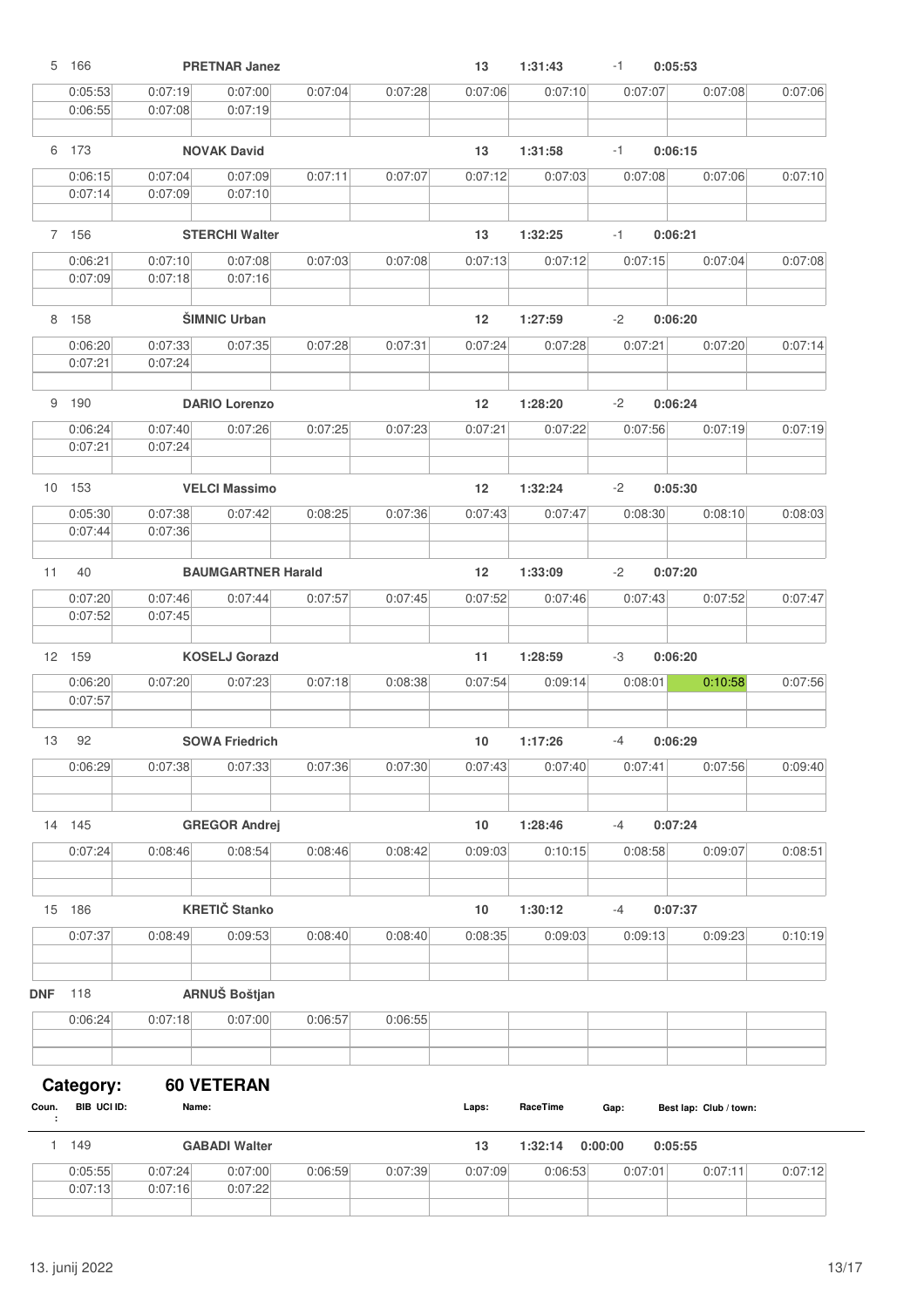|            | 81                 |                    | <b>LOBNER Roman</b>         |                    |         | 12      | 1:28:49  | -1      | 0:06:19                |         |         |
|------------|--------------------|--------------------|-----------------------------|--------------------|---------|---------|----------|---------|------------------------|---------|---------|
|            | 0:06:19<br>0:07:30 | 0:07:33<br>0:07:31 | 0:07:17                     | 0:07:14            | 0:07:09 | 0:08:08 | 0:07:51  | 0:07:24 |                        | 0:07:26 | 0:07:27 |
|            | 3 129              |                    | <b>TREVISANI Alessandro</b> |                    |         | 12      | 1:29:01  | -1      | 0:06:15                |         |         |
|            | 0:06:15<br>0:07:27 | 0:07:49<br>0:07:19 | 0:07:38                     | 0:07:36            | 0:07:31 | 0:07:25 | 0:07:27  | 0:07:31 |                        | 0:07:32 | 0:07:31 |
| 4          | 150                |                    | <b>LUNDER Dario</b>         |                    |         | 11      | 1:32:23  | $-2$    | 0:07:30                |         |         |
|            | 0:07:30            | 0:08:15            | 0:08:17                     | 0:08:23            | 0:08:26 | 0:08:28 | 0:08:26  | 0:08:53 |                        | 0:08:30 | 0:08:35 |
|            | 0:08:40            |                    |                             |                    |         |         |          |         |                        |         |         |
|            | 5 187              |                    | <b>KLEMENČIČ Darko</b>      |                    |         | 10      | 1:27:56  | -3      | 0:07:31                |         |         |
|            | 0:07:31            | 0:08:55            | 0:08:57                     | 0:09:28            | 0:08:45 | 0:08:34 | 0:08:43  | 0:08:49 |                        | 0:08:56 | 0:09:18 |
|            | 6 147              |                    | <b>GRISON Roberto</b>       |                    |         | 9       | 1:28:12  | $-4$    | 0:08:13                |         |         |
|            | 0:08:13            | 0:09:54            | 0:10:07                     | 0:09:49            | 0:09:44 | 0:09:46 | 0:10:04  | 0:10:03 |                        | 0:10:32 |         |
| <b>DNF</b> | 30                 |                    | <b>STRAUSS Herbert</b>      |                    |         |         |          |         |                        |         |         |
|            | 0:07:22            | 0:07:48            |                             |                    |         |         |          |         |                        |         |         |
|            |                    |                    |                             |                    |         |         |          |         |                        |         |         |
| Coun.      | Category:          |                    | <b>125 ENDURO</b>           |                    |         |         |          |         |                        |         |         |
| ÷          | BIB UCI ID:        | Name:              |                             |                    |         | Laps:   | RaceTime | Gap:    | Best lap: Club / town: |         |         |
|            | 1 155              |                    | <b>KRANJC Luka</b>          |                    |         | 14      | 1:31:49  | 0:00:00 | 0:05:21                |         |         |
|            | 0:05:21<br>0:06:35 | 0:06:24<br>0:06:38 | 0:06:26<br>0:06:37          | 0:06:25<br>0:06:38 | 0:06:38 | 0:06:41 | 0:06:40  | 0:07:28 |                        | 0:06:40 | 0:06:38 |
|            |                    |                    |                             |                    |         |         |          |         |                        |         |         |
|            | 2 163              |                    | <b>NOVAK Tine</b>           |                    |         | 13      | 1:29:08  | -1      | 0:05:33                |         |         |
|            | 0:05:33<br>0:07:05 | 0:06:37<br>0:07:09 | 0:06:41<br>0:07:04          | 0:06:38            | 0:06:40 | 0:06:47 | 0:07:01  | 0:07:02 |                        | 0:07:52 | 0:06:59 |
|            | 3 170              |                    | <b>ROZMAN Klemen</b>        |                    |         | 13      | 1:32:09  | $-1$    | 0:05:40                |         |         |
|            | 0:05:40<br>0:07:32 | 0:06:42<br>0:07:36 | 0:06:45<br>0:07:44          | 0:06:50            | 0:07:08 | 0:07:43 | 0:06:57  | 0:07:32 |                        | 0:06:52 | 0:07:08 |
|            | 4 100              |                    | <b>FINDENIG Maximilian</b>  |                    |         | 11      | 1:35:02  | -3      | 0:07:47                |         |         |
|            | 0:07:47            | 0:09:01            | 0:08:16                     | 0:08:57            | 0:09:47 | 0:09:26 | 0:08:24  | 0:08:33 |                        | 0:08:06 | 0:08:06 |
|            | 0:08:39            |                    |                             |                    |         |         |          |         |                        |         |         |
| 5          | 26                 |                    | <b>BEC Blaž</b>             |                    |         | 10      | 1:39:55  | $-4$    | 0:08:00                |         |         |
|            | 0:08:00            | 0:09:04            | 0:08:57                     | 0:08:17            | 0:08:46 | 0:11:36 | 0:08:14  | 0:08:02 |                        | 0:11:32 | 0:17:27 |
|            | 6 151              |                    | <b>DROLC Jaka</b>           |                    |         | 8       | 1:14:27  | -6      | 0:05:37                |         |         |
|            | 0:05:37            | 0:06:41            | 0:06:41                     | 0:06:49            | 0:15:45 | 0:12:26 | 0:08:27  | 0:12:01 |                        |         |         |
|            |                    |                    |                             |                    |         |         |          |         |                        |         |         |

START 4 - (16:00 - 17:30)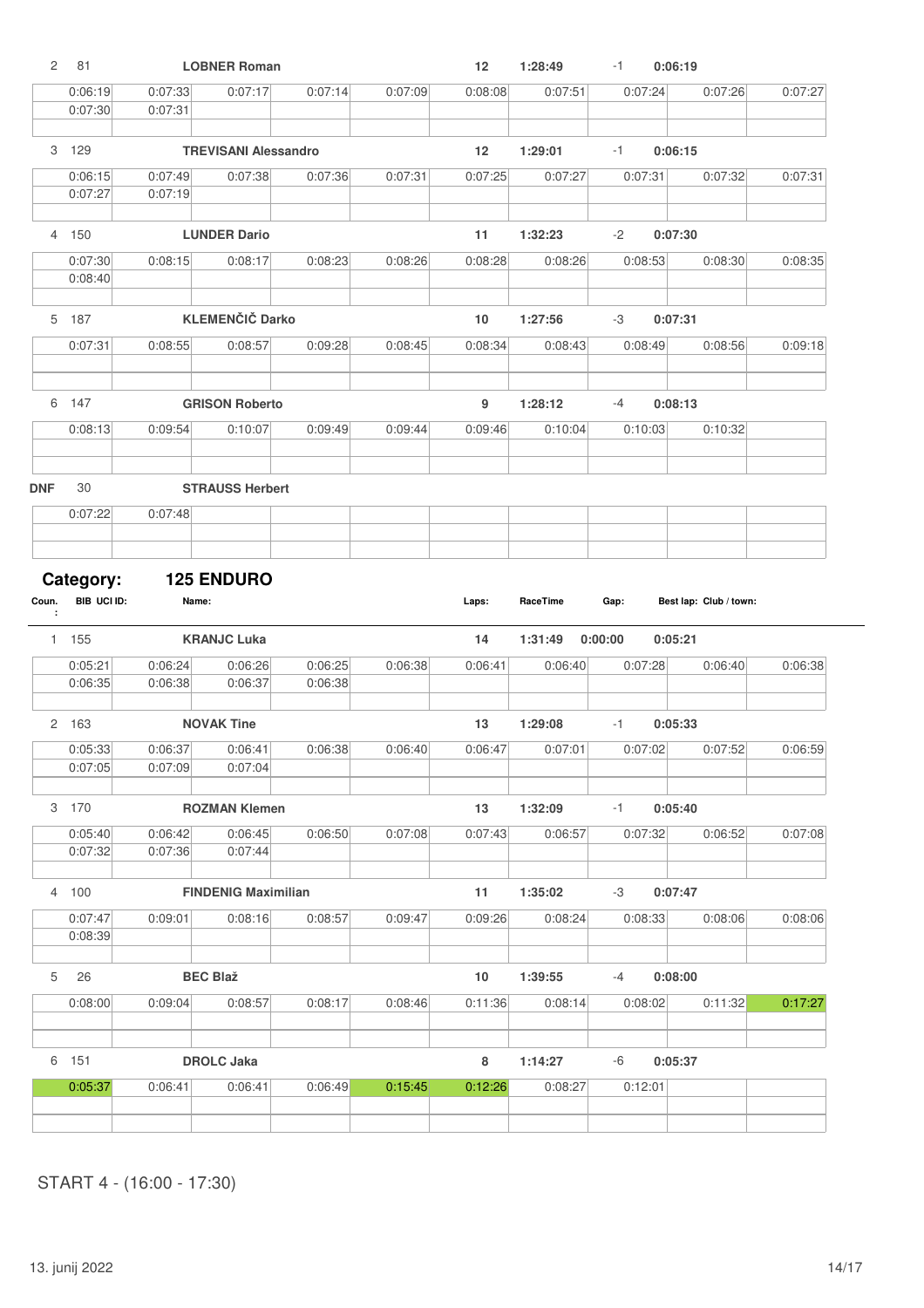#### **Category: 40 VETERAN**

| Coun.<br>÷   | BIB UCI ID:        | Name:              |                      |                    |                    | Laps:   | RaceTime | Gap:    |         | Best lap: Club / town: |         |
|--------------|--------------------|--------------------|----------------------|--------------------|--------------------|---------|----------|---------|---------|------------------------|---------|
| 1.           | 200                |                    | <b>GRIL Aljoša</b>   |                    |                    | 15      | 1:39:34  | 0:00:00 | 0:05:37 |                        |         |
|              | 0:05:37            | 0:06:44            | 0:06:45              | 0:06:37            | 0:06:42            | 0:06:41 | 0:06:44  | 0:06:38 |         | 0:06:39                | 0:06:40 |
|              | 0:06:39            | 0:06:31            | 0:06:53              | 0:06:43            | 0:07:01            |         |          |         |         |                        |         |
|              |                    |                    |                      |                    |                    |         |          |         |         |                        |         |
| 2            | 18                 |                    | <b>REPNIK Jože</b>   |                    |                    | 14      | 1:34:54  | -1      | 0:06:01 |                        |         |
|              | 0:06:01            | 0:07:03            | 0:07:07              | 0:06:53            | 0:06:54            | 0:06:59 | 0:06:51  | 0:06:47 |         | 0:06:47                | 0:06:42 |
|              | 0:06:41            | 0:06:35            | 0:06:43              | 0:06:51            |                    |         |          |         |         |                        |         |
|              |                    |                    |                      |                    |                    |         |          |         |         |                        |         |
|              | 3 201              |                    | <b>PENCA Janez</b>   |                    |                    | 14      | 1:34:56  | -1      | 0:05:27 |                        |         |
|              | 0:05:27            | 0:06:49            | 0:06:56              | 0:06:54            | 0:06:55            | 0:06:56 | 0:06:58  | 0:06:53 |         | 0:06:57                | 0:06:55 |
|              | 0:06:54            | 0:06:52            | 0:06:48              | 0:06:42            |                    |         |          |         |         |                        |         |
|              |                    |                    |                      |                    |                    |         |          |         |         |                        |         |
|              | 4 178              |                    | <b>RANT Janez</b>    |                    |                    | 14      | 1:35:21  | -1      | 0:05:43 |                        |         |
|              | 0:05:43            | 0:07:02            | 0:06:57              | 0:06:55            | 0:06:56            | 0:06:52 | 0:06:51  | 0:06:58 |         | 0:06:51                | 0:06:50 |
|              | 0:06:50            | 0:06:39            | 0:06:49              | 0:07:08            |                    |         |          |         |         |                        |         |
|              |                    |                    |                      |                    |                    |         |          |         |         |                        |         |
|              | 5 165              |                    | <b>JELENC Janez</b>  |                    |                    | 13      | 1:34:26  | $-2$    | 0:05:27 |                        |         |
|              | 0:05:27            | 0:07:10            | 0:06:53              | 0:07:00            | 0:06:56            | 0:06:59 | 0:07:05  | 0:07:26 |         | 0:07:35                | 0:07:41 |
|              | 0:07:54            | 0:08:16            | 0:08:04              |                    |                    |         |          |         |         |                        |         |
|              |                    |                    |                      |                    |                    |         |          |         |         |                        |         |
| 6            | 161                |                    | <b>PODOBNIK Toni</b> |                    |                    | 13      | 1:40:20  | $-2$    | 0:06:01 |                        |         |
|              | 0:06:01            | 0:07:33            | 0:07:41              | 0:07:42            | 0:07:39            | 0:07:52 | 0:07:58  | 0:07:44 |         | 0:07:46                | 0:07:58 |
|              | 0:08:17            | 0:08:16            | 0:07:53              |                    |                    |         |          |         |         |                        |         |
|              |                    |                    |                      |                    |                    |         |          |         |         |                        |         |
|              | Category:          | <b>GOLD 25</b>     |                      |                    |                    |         |          |         |         |                        |         |
| Coun.        | BIB UCI ID:        | Name:              |                      |                    |                    | Laps:   | RaceTime | Gap:    |         | Best lap: Club / town: |         |
| ÷            |                    |                    |                      |                    |                    |         |          |         |         |                        |         |
| $\mathbf{1}$ | 11                 |                    | <b>HAUPTMAN Gal</b>  |                    |                    | 16      | 1:35:03  | 0:00:00 | 0:04:47 |                        |         |
|              | 0:04:47            | 0:05:52            | 0:05:59              | 0:06:01            | 0:05:55            | 0:05:57 | 0:05:59  | 0:05:58 |         | 0:06:01                | 0:05:57 |
|              | 0:06:03            | 0:06:07            | 0:06:04              | 0:06:04            | 0:06:06            | 0:06:13 |          |         |         |                        |         |
|              |                    |                    |                      |                    |                    |         |          |         |         |                        |         |
|              | 2 162              |                    | <b>PODOBNIK Nik</b>  |                    |                    | 16      | 1:38:25  | 0:03:22 | 0:05:23 |                        |         |
|              | 0:05:23            | 0:06:16            | 0:06:09              | 0:06:09            | 0:06:06            | 0:06:04 | 0:05:57  | 0:06:12 |         | 0:06:04                | 0:06:02 |
|              | 0:06:07            | 0:06:11            | 0:06:12              | 0:06:15            | 0:06:50            | 0:06:28 |          |         |         |                        |         |
|              |                    |                    |                      |                    |                    |         |          |         |         |                        |         |
|              |                    |                    |                      |                    |                    |         |          |         |         |                        |         |
|              | 3 191              |                    | <b>DARIO Simone</b>  |                    |                    | 16      | 1:40:16  | 0:05:13 | 0:05:02 |                        |         |
|              | 0:05:02            | 0:06:06            | 0:06:13              | 0:06:08            | 0:06:07            | 0:06:13 | 0:06:11  | 0:06:07 |         | 0:06:40                | 0:06:24 |
|              | 0:06:23            | 0:06:21            | 0:06:37              | 0:06:25            | 0:06:41            | 0:06:38 |          |         |         |                        |         |
|              |                    |                    |                      |                    |                    |         |          |         |         |                        |         |
| 4            | 19                 |                    | <b>BREJC Bor</b>     |                    |                    | 15      | 1:36:55  | $-1$    | 0:05:08 |                        |         |
|              | 0:05:08            | 0:06:08            | 0:06:01              | 0:06:07            | 0:06:08            | 0:06:06 | 0:06:07  | 0:06:31 |         | 0:06:14                | 0:06:29 |
|              | 0:07:20            | 0:07:06            | 0:07:11              | 0:07:14            | 0:07:05            |         |          |         |         |                        |         |
|              |                    |                    |                      |                    |                    |         |          |         |         |                        |         |
|              | 5 196              |                    | <b>OBREZA Aljaž</b>  |                    |                    | 15      | 1:37:54  | -1      | 0:05:47 |                        |         |
|              |                    |                    |                      |                    |                    |         |          |         |         |                        |         |
|              | 0:05:47<br>0:06:33 | 0:06:36<br>0:06:35 | 0:06:32<br>0:06:34   | 0:06:29<br>0:06:39 | 0:06:32<br>0:06:39 | 0:06:36 | 0:06:29  | 0:06:38 |         | 0:06:38                | 0:06:37 |
|              |                    |                    |                      |                    |                    |         |          |         |         |                        |         |
|              | 6 192              |                    | <b>KRŽIČ Tilen</b>   |                    |                    | 12      | 1:36:55  | $-4$    | 0:05:10 |                        |         |
|              |                    |                    |                      |                    |                    |         |          |         |         |                        |         |
|              | 0:05:10<br>0:07:52 | 0:06:10<br>0:07:20 | 0:06:11              | 0:06:17            | 0:10:06            | 0:07:46 | 0:08:17  | 0:07:01 |         | 0:12:28                | 0:12:17 |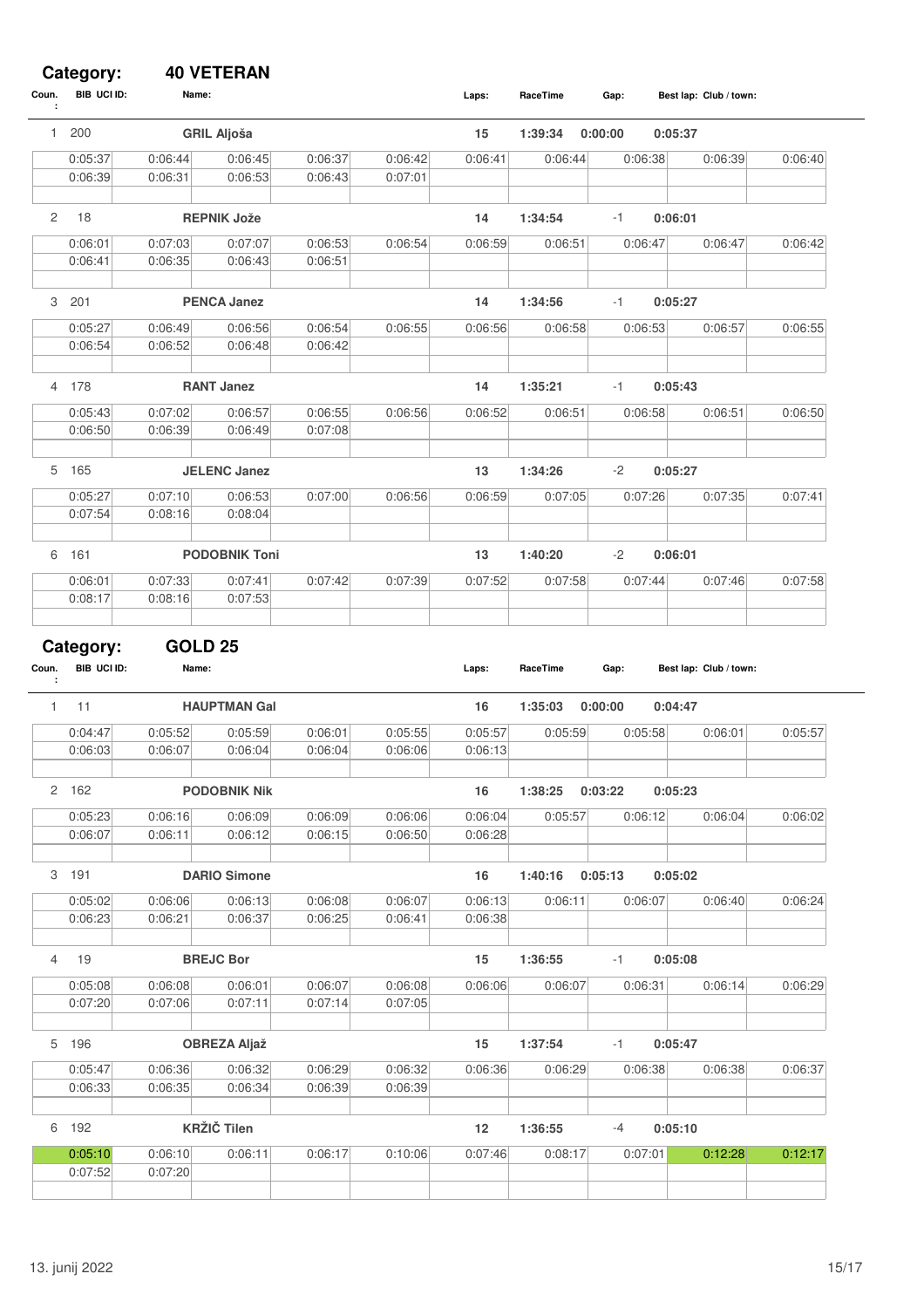#### **Category: GOLD 35**

| Coun.<br>÷ | BIB UCI ID:              | Name:                  |                         |                    |                    | Laps:   | RaceTime | Gap:    |         | Best lap: Club / town: |         |
|------------|--------------------------|------------------------|-------------------------|--------------------|--------------------|---------|----------|---------|---------|------------------------|---------|
|            | 1 180                    |                        | ČERNE Andraž            |                    |                    | 16      | 1:41:53  | 0:00:00 | 0:05:22 |                        |         |
|            | 0:05:22                  | 0:06:35                | 0:06:12                 | 0:06:17            | 0:06:23            | 0:06:18 | 0:06:15  | 0:06:13 |         | 0:06:16                | 0:06:29 |
|            | 0:06:22                  | 0:06:23                | 0:06:28                 | 0:06:40            | 0:06:47            | 0:06:53 |          |         |         |                        |         |
|            | 2 198                    |                        | <b>KAVALIREK Daniel</b> |                    |                    | 15      | 1:36:11  | $-1$    | 0:05:26 |                        |         |
|            |                          |                        |                         |                    |                    |         |          |         |         |                        |         |
|            | 0:05:26<br>0:06:29       | 0:06:31<br>0:06:30     | 0:06:25<br>0:06:32      | 0:06:23<br>0:06:36 | 0:06:21<br>0:06:25 | 0:06:26 | 0:06:39  | 0:06:28 |         | 0:06:29                | 0:06:31 |
|            |                          |                        |                         |                    |                    |         |          |         |         |                        |         |
| 3          | 197                      |                        | <b>ARMIN Marko</b>      |                    |                    | 15      | 1:37:20  | $-1$    | 0:05:15 |                        |         |
|            | 0:05:15                  | 0:06:22                | 0:06:26                 | 0:06:31            | 0:06:29            | 0:06:27 | 0:07:15  | 0:06:30 |         | 0:06:31                | 0:06:35 |
|            | 0:06:25                  | 0:06:28                | 0:06:42                 | 0:06:39            | 0:06:45            |         |          |         |         |                        |         |
|            |                          |                        |                         |                    |                    |         |          |         |         |                        |         |
| 4          | 199                      |                        | <b>LIČAR Jure</b>       |                    |                    | 14      | 1:35:07  | $-2$    | 0:05:43 |                        |         |
|            | 0:05:43                  | 0:06:45                | 0:06:48                 | 0:06:47            | 0:06:55            | 0:07:01 | 0:06:54  | 0:06:45 |         | 0:06:57                | 0:06:48 |
|            | 0:06:51                  | 0:07:01                | 0:06:50                 | 0:07:02            |                    |         |          |         |         |                        |         |
|            |                          |                        |                         |                    |                    |         |          |         |         |                        |         |
|            | Category:                |                        | <b>GOLD PLUS</b>        |                    |                    |         |          |         |         |                        |         |
| Coun.<br>÷ | <b>BIB UCI ID:</b>       | Name:                  |                         |                    |                    | Laps:   | RaceTime | Gap:    |         | Best lap: Club / town: |         |
|            | 1 194                    |                        | <b>MLEKUŽ Aleks</b>     |                    |                    | 16      | 1:38:38  | 0:00:00 | 0:05:18 |                        |         |
|            | 0:05:18                  | 0:06:20                | 0:06:22                 | 0:06:10            | 0:06:15            | 0:06:09 | 0:06:10  | 0:06:07 |         | 0:06:08                | 0:06:10 |
|            | 0:06:11                  | 0:06:13                | 0:06:13                 | 0:06:20            | 0:06:13            | 0:06:19 |          |         |         |                        |         |
|            |                          |                        |                         |                    |                    |         |          |         |         |                        |         |
|            | 2 146                    |                        | <b>PUŠNIK Sandi</b>     |                    |                    | 15      | 1:36:37  | $-1$    | 0:05:29 |                        |         |
|            | 0:05:29                  | 0:06:29                | 0:06:26                 | 0:06:24            | 0:06:23            | 0:06:25 | 0:06:32  | 0:06:26 |         | 0:06:33                | 0:06:30 |
|            | 0:06:29                  | 0:06:30                | 0:06:32                 | 0:06:36            | 0:06:53            |         |          |         |         |                        |         |
| 3          | 195                      |                        | <b>SELES Jaka</b>       |                    |                    | 15      | 1:38:15  | $-1$    | 0:05:23 |                        |         |
|            | 0:05:23                  | 0:06:32                | 0:06:48                 | 0:07:03            | 0:06:53            | 0:06:43 | 0:06:34  | 0:06:43 |         | 0:06:39                | 0:06:28 |
|            | 0:06:27                  | 0:06:27                | 0:06:28                 | 0:06:29            | 0:06:38            |         |          |         |         |                        |         |
|            |                          |                        |                         |                    |                    |         |          |         |         |                        |         |
| 4          | 98                       |                        | <b>RIEPL Stefan</b>     |                    |                    | 14      | 1:36:26  | $-2$    | 0:05:47 |                        |         |
|            | 0:05:47                  | 0:06:50                | 0:06:53                 | 0:06:50            | 0:06:50            | 0:06:51 | 0:06:54  | 0:07:27 |         | 0:06:45                | 0:06:59 |
|            | 0:07:03                  | 0:07:05                | 0:07:12                 | 0:07:00            |                    |         |          |         |         |                        |         |
|            | 5 179                    |                        | JEVŠČEK Jure            |                    |                    | 14      | 1:37:41  | $-2$    | 0:05:47 |                        |         |
|            | 0:05:47                  | 0:07:04                | 0:06:53                 | 0:07:09            | 0:06:51            | 0:07:06 | 0:09:21  | 0:06:39 |         | 0:06:43                | 0:06:42 |
|            | 0:06:55                  | 0:06:50                | 0:06:48                 | 0:06:53            |                    |         |          |         |         |                        |         |
|            |                          |                        |                         |                    |                    |         |          |         |         |                        |         |
| <b>DNF</b> | 177                      |                        | ŠPINDLER Miha           |                    |                    |         |          |         |         |                        |         |
|            | 0:05:45                  |                        |                         |                    |                    |         |          |         |         |                        |         |
|            |                          |                        |                         |                    |                    |         |          |         |         |                        |         |
|            |                          |                        |                         |                    |                    |         |          |         |         |                        |         |
| Coun.      | Category:<br>BIB UCI ID: | <b>ENDURO</b><br>Name: |                         |                    |                    | Laps:   | RaceTime | Gap:    |         | Best lap: Club / town: |         |
| ÷          |                          |                        |                         |                    |                    |         |          |         |         |                        |         |
| 1          | 28                       |                        | <b>ROBEK Gregor</b>     |                    |                    | 15      | 1:34:25  | 0:00:00 | 0:05:08 |                        |         |
|            |                          |                        |                         |                    |                    |         |          |         |         |                        |         |